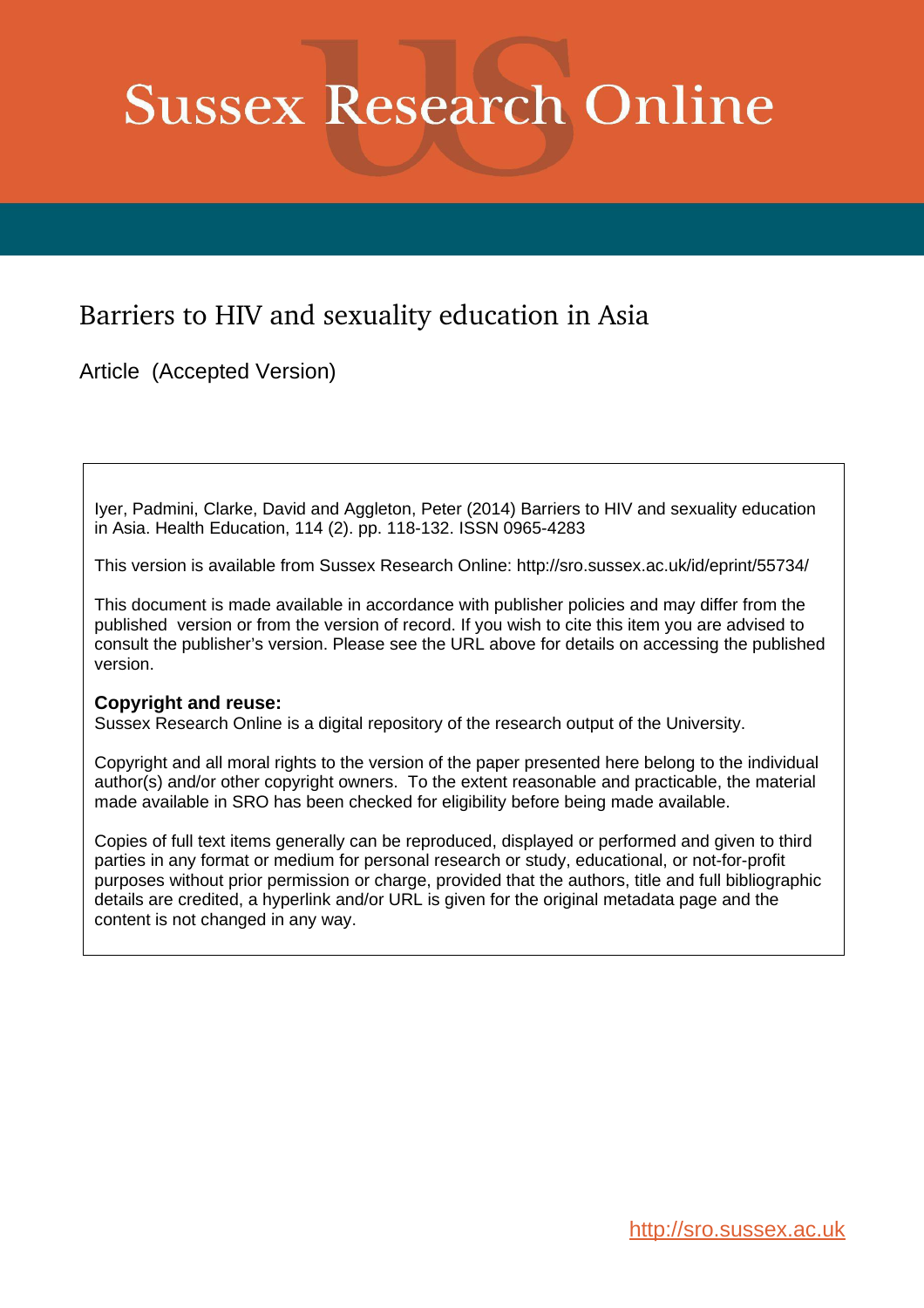# **Barriers to HIV and sexuality education in Asia**

Padmini Iyer

*Department of Education, University of Sussex, Brighton, UK*  David Clarke *Independent Consultant in HIV and Education, Bangkok, Thailand, and*  Peter Aggleton Centre for Social Research in Health, The University of New South Wales, Sydney, Australia

#### **Abstract**

**Purpose** – The purpose of this paper is to identify the key barriers to the delivery of schoolbased HIV and sexuality education in selected countries in Asia.

**Design/methodology/approach** – A review of published literature on barriers to school-based HIV and sexuality in countries in Asia was conducted, with a focus on research carried out after 1990. The paper also draws on recently undertaken national situation analyses of HIV and sexuality education conducted by the second author with support from UNESCO, as well as more general Asia-Pacific regional assessments undertaken by others.

**Findings** – Four key barriers to the delivery of good quality, school-based HIV and sexuality education are identified: cultural and contextual factors, policy factors, resource constraints and school-level factors.

**Originality/value** – The paper maps these four barriers as key areas in which action needs to occur in order to improve the delivery of school-based HIV and sexuality education. Potential levers for success are highlighted.

**Keywords** – Barriers, Asia, HIV/AIDS, Sexuality education

**Paper type** – Research paper

#### **Introduction**

Globally, there continues to be debate about how best to undertake HIV prevention, particularly in parts of the world severely impacted upon by the epidemic. Across much of Asia, the major means of HIV transmission is through unprotected sex, although the sharing of injecting needles and equipment plays an important role in some countries within the region (UNAIDS, 2012a). Because of the close links between education about HIV and education about sex, sexual relations and sexuality, UNESCO (in cooperation with UNAIDS, UNFPA and UNICEF) developed guidance on the most effective approaches to take with respect to HIV and sexuality education. HIV and sexuality are considered together in this guidance due to the importance of addressing sexual transmission (UNESCO, 2007, 2008, 2009, 2010).

After at least 20 years' experience, there is a very substantial body of evidence to show that well-designed and executed "comprehensive" programmes [1] of school- based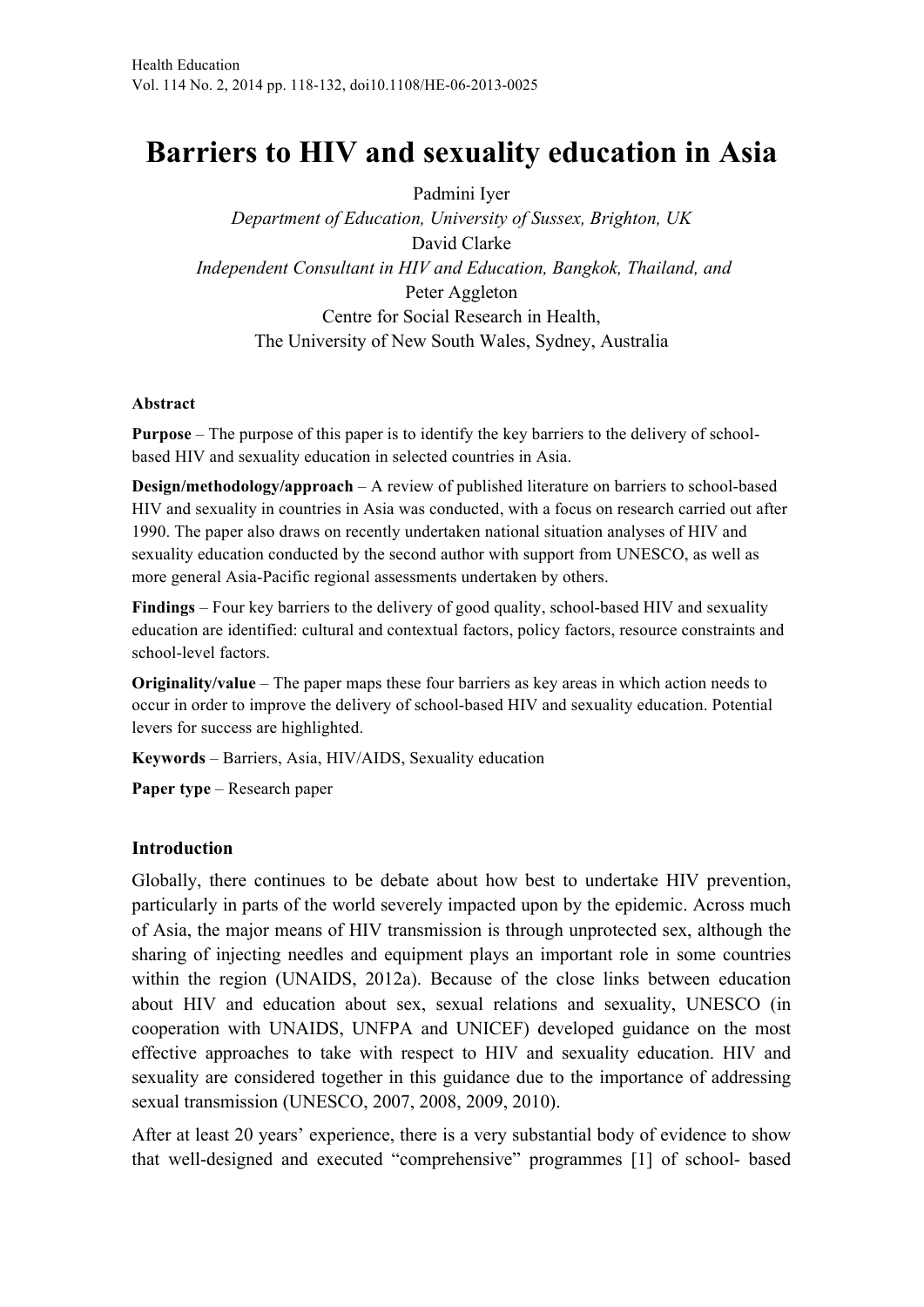HIV and sexuality education have the potential to bring about beneficial sexual and reproductive health (SRH) outcomes for young people. These include delaying the initiation of sex, reducing the frequency of sex, reducing the number of sexual partners and increasing condom or contraceptive use among those who are sexually active (Kirby et al., 2006). Comprehensive programmes have also been shown to have a positive impact on one or more key factors affecting sexual behaviour, including knowledge about risks and consequences of pregnancy and STIs, values and attitudes about having sex and using condoms or contraception, and confidence in the ability to say "no" to unwanted sex, to insist on using condoms or contraception, or to actually use condoms or contraception (UNESCO, 2007, 2009). On the other hand, more narrowly focused efforts such as programmes that focus exclusively on sexual abstinence have shown no such effects (Kirby and Laris, 2009).

Reviews by Kirby et al. (2006) and Aggleton et al. (2012), together with the advice contained in the UNESCO International Technical Guidance on Sexuality Education (UNESCO, 2009), concur that the most effective forms of school-based HIV and sexuality education use some form of social learning theory as the foundation for programme development. In general terms, social learning theory suggests that new behaviours are learned either by modelling the behaviour of others, or by direct experience. Self-efficacy and outcome expectancies are key tenets of most social learning theory approaches. In the context of HIV and sexuality education, "I know I can insist on condom use with my partner" is an example of self-efficacy, while a belief that using condoms correctly with prevent HIV infection is an example of an outcome expectancy (UNAIDS, 1999).

Effective programmes also provide accurate information about the risks of unprotected intercourse and methods of avoiding unprotected sex, often through experiential activities which aim to personalise the information provided. Such programmes include activities addressing social or media influences on sexual practices, reinforce clear and appropriate values to strengthen individual values and group norms against unprotected sex, and provide modelling and practice in communication and negotiation skills. An approach similar to this, sometimes termed "life skills-based HIV education", has until recently been widely promoted in developing countries, and appears in United Nations General Assembly Special Session (UNGASS) core indicators for national reporting on HIV and AIDS (United Nations, 2001) [2].

However, major barriers exist to the implementation of effective HIV and sexuality education in schools in Asia. Despite international and national efforts, progress in institutionalising a life skills-based approach to HIV education in school systems appears to be limited. Data from national UNGASS HIV and AIDS reports in 2010 show that relatively few countries have managed to achieve 100 per cent coverage of life skills-based HIV education in schools (Indicator 11 – as cited in Clarke and Aggleton, 2012). The following countries provided no data at all: Brunei Darussalam, China, Fiji, Indonesia, Kyrgyzstan, Maldives, Marshall Islands, Micronesia (FSM), Mongolia, Myanmar, Pakistan, Palau, Philippines, Samoa and Sri Lanka (Clarke and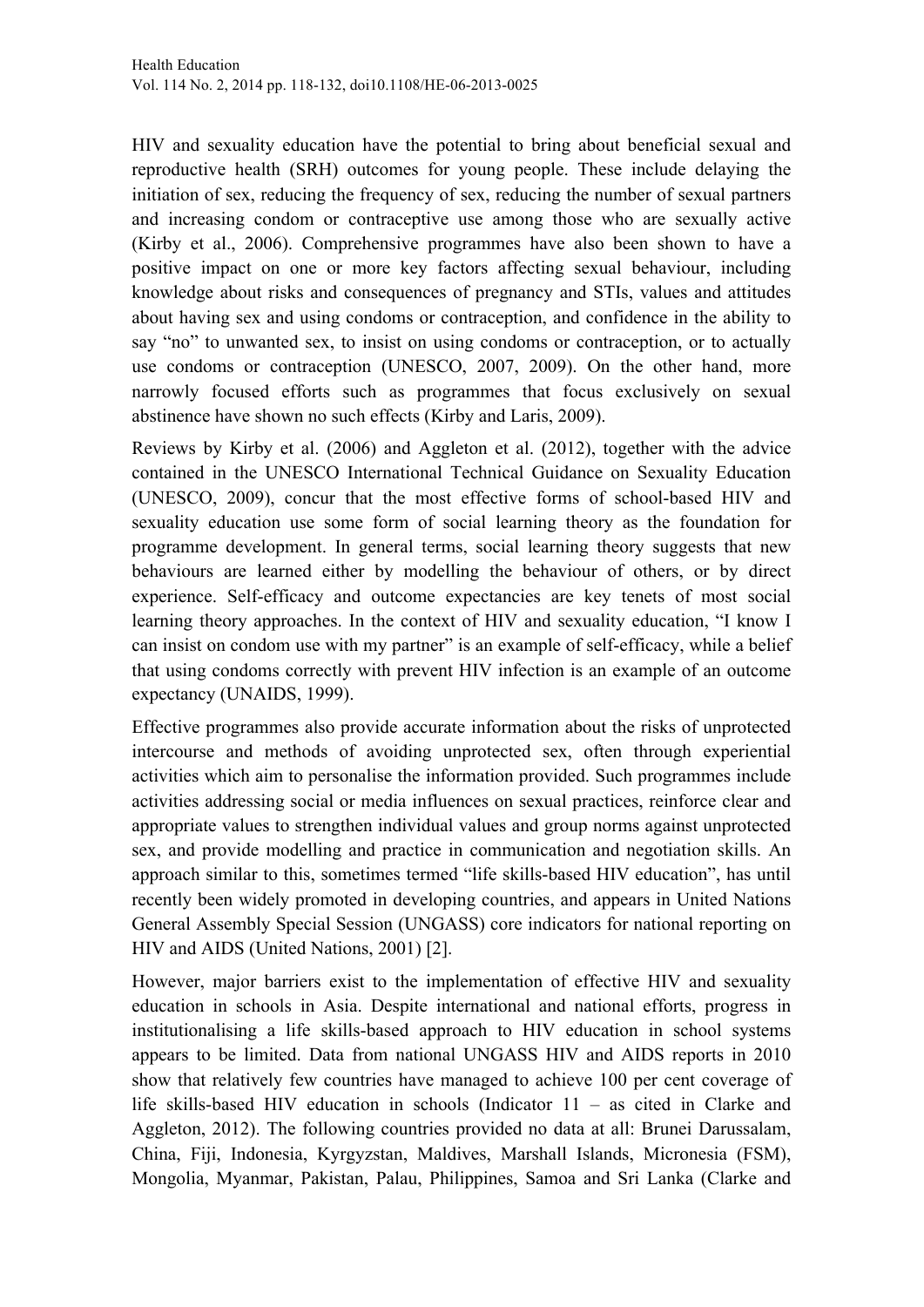Aggleton, 2012). The available coverage data are shown in Table I.

| Coverage<br>range | 100%                                                  | $99 - 75%$ | 74-50%                   | $49 - 25%$                                           | $24 - 0\%$                                                                                           |
|-------------------|-------------------------------------------------------|------------|--------------------------|------------------------------------------------------|------------------------------------------------------------------------------------------------------|
| Countries         | Papua New Guinea,<br>Singapore, Tuvalu,<br>Uzbekistan | Kazakhstan | $\overline{\phantom{a}}$ | Cambodia, India<br>(secondary), Lao,<br>PDR, Vietnam | Afghanistan,<br>Bangladesh,<br>Malaysia, Nauru,<br>Nepal, Tajikistan,<br>Thailand, Tonga,<br>Vanuatu |

**Table I.** Asia-Pacific UNGASS reporting 2010, Indicator 11: coverage rates of lifeskills-based HIV education in schools

In addition, data on comprehensive knowledge about HIV among young people [3] are also disappointing. According to UNAIDS, less than 50 per cent of young people had comprehensive knowledge in most countries that submitted UNGASS country reports, suggesting that the quality of much of the HIV and sexuality education on offer is questionable (Clarke and Aggleton, 2012). These trends are especially pronounced in countries in Asia, with only three countries reporting more than 50 per cent school coverage of life-skills-based HIV education: Kazakhstan, Singapore and Uzbekistan (Clarke and Aggleton, 2012). Within this context, the present paper reviews some of the barriers to programme development and implementation, drawing both on the published literature and country-level analyses developed by the authors as part of ongoing reviews for national authorities and international agencies in countries in Asia. Our goal here – albeit it in a preliminary way – is to map out some of the different areas in which action needs to occur, as well as potential levers for success.

# **Methods**

A review of existing literature on barriers to school-based HIV and sexuality education in Asian countries was carried out by searching electronic bibliographic database including ASSIA (Applied Social Sciences Index and Abstracts), SAGE Journals, Web of Knowledge, ERIC and SciVerse Scopus. Online search engines such as Google Scholar were used to locate further literature on the topic. Inclusion criteria guiding the review stated that studies must: focus on school-based sexuality and/or HIV education; discuss barriers to the provision of sexuality and/or HIV education in one or more Asian countries and be based on research carried out after 1990 (in order to consider the response from early on in the HIV epidemic, but also remain recent enough so as to be relevant to the current context). The paper also draws on findings from recently undertaken national situation analyses of HIV and sexuality education (carried out with the involvement of the second author in Brunei Darussalam, Indonesia, Malaysia, the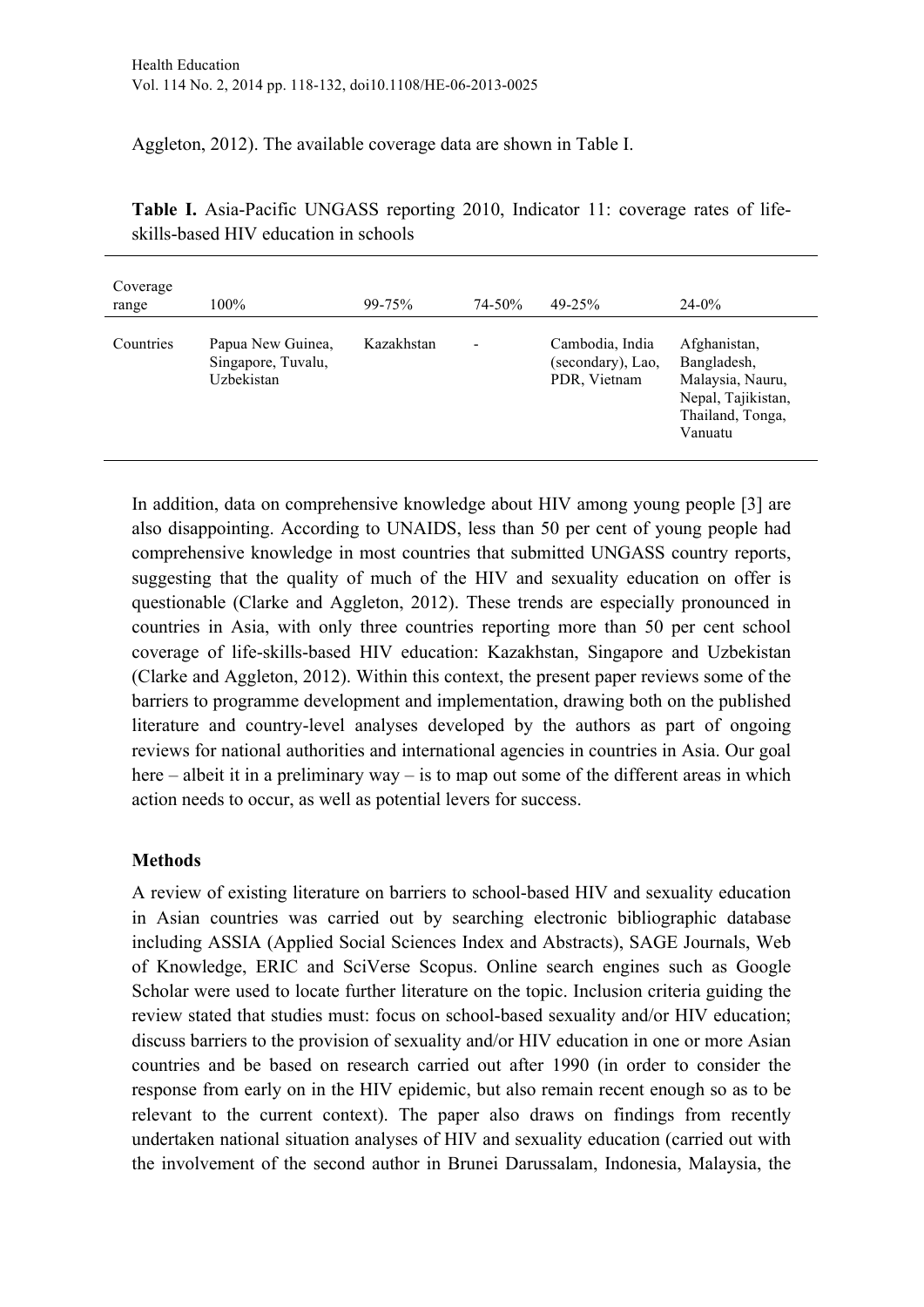Philippines and Timor Leste with support from UNESCO, 2012a, b, c, d, e), as well as more general Asia-Pacific regional assessments undertaken by Plan International (2010) and UNESCO (2012a). To the authors' knowledge, together these constitute the most up-to-date and comprehensive sources of data available on the region at the time of writing.

The context in Asia The diversity of people, cultures and histories that make up the different regions and countries of Asia should not be under-emphasised; the countries of Asia are in fact extraordinarily heterogeneous. Perhaps as a consequence, and given the wide variations in sexual and drug-related practices, earlier speculations concerning the severity in scale and intensity of HIV epidemics in Asia have not been borne out.

Nevertheless, an estimated 4.9 million people are living with HIV in Asia and the adjacent Pacific, roughly the same as in 2005 (UNAIDS, 2011). Local HIV epidemics are driven by the behaviours and practices of key populations at higher risk: people who buy and sell sex; people who inject drugs; men who have sex with men and transgender people. The vast majority of people living with HIV in Asia live in 11 countries (Cambodia, China, India, Indonesia, Malaysia, Myanmar, Nepal, Pakistan, Papua New Guinea, Thailand and Vietnam). Data suggest that a significant proportion of new HIV infections within the abovementioned key populations occur among young people below the age of 25 (UNAIDS, 2011) [4].

The recent Commission on AIDS in Asia (2008) has exerted a strong influence on the response to HIV in the region. Its report contained a set of recommendations on HIV prevention, treatment and care with a strong focus on key populations. The provision of sex education was recommended in schools and colleges to equip young people with the information that can help them avoid or reduce risky behaviours such as unprotected sexual activity, which can lead to early pregnancies and sexually transmitted infections including HIV. The report also advised that sex education should be incorporated into relevant sectoral programmes to ensure long-term sustainability.

UNESCO (2008) has recommended that schools in Asia should include discussion of injecting drug use, male-to-male sex and sex work as part of the core curriculum in order to increase the epidemiological and public health impact of HIV programmes. Where discussion of these behaviours is deemed inappropriate or is otherwise currently not possible (for political, religious or other reasons), it is recommended that schools design and implement extra-curricular responses for young people who engage in risk practices, or seek to establish links to youth-friendly services outside of schools. Significantly, these recommendations are somewhat at odds with those given by WHO (Ferguson et al., 2006), which recognises the effectiveness of HIV and sexuality education for all children and recommends widespread implementation at large scale of curriculum-based interventions with characteristics that have been found to be effective in developing countries.

UNESCO, along with other international agencies, has also recognised that schools can play an important role in reducing stigma and discrimination towards people who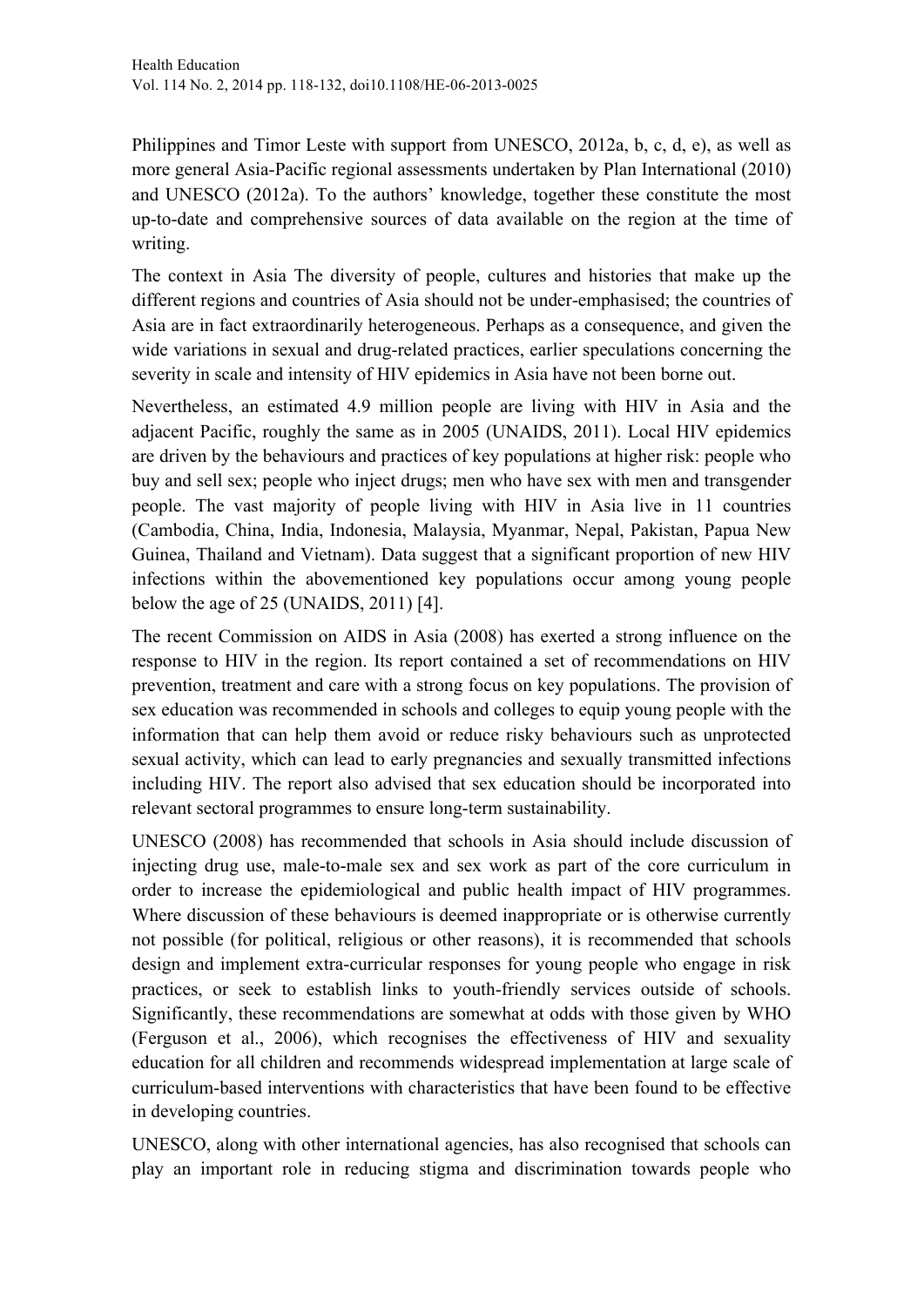engage in risk practices as well as of people living with HIV (UNESCO, 2009). Stigma reduction efforts are likely to help school-based adolescents who engage in risk practices to stay in school and gain access to essential prevention and care services (UNICEF, 2012).

## **Findings**

The literature identifies four different kinds of barriers to the delivery of good quality school-based HIV and sexuality education: cultural and contextual factors, policy factors, resource constraints and school-level factors.

# *Cultural and contextual factors*

Socio-cultural norms surrounding the discussion of sex are among the most commonly cited barriers to school-based HIV and sexuality education, and young people's access to information on HIV prevention and SRH more generally (Shaw, 2009). The belief that talking to young people about sex will encourage earlier sexual activity forms the basis of much of this resistance (Acharya et al., 2010; Shaw, 2009; UNESCO, 2007; Ingham, 2005; Gubhaju, 2002; Schenker, 2001), although extensive research suggests that good quality HIV and sexuality education does in fact delay the age of sexual debut and reduce young people's sexual risk behaviours (Aggleton et al., 2012; UNESCO, 2009; Bearinger et al., 2007).

Numerous studies have explored the ways in which conservative socio-cultural norms offer significant barriers to the delivery of effective school-based HIV and sexuality education in Asia. Nath (2009), Lal et al. (2000) and Barnett et al. (1995) are among those who have detailed the "cultural sensitivities" which inhibit the open discussion of sexual matters in schools in "predominantly conservative" Indian society. Nath (2009) notes that since sex-related issues are widely considered a taboo for discussion in India, young people have limited opportunities to gain this knowledge formally within schools. Chamsanit (1999) has identified the presence of similar socio-cultural norms in Thailand. Although HIV and sexuality education is regarded as important for young people's health on a national level, the fact that open discussions about sex are largely "unacceptable" in Thai society inhibits the implementation of such programmes in schools (Thaweesit and Boonmongkon, 2009). In the Philippines, education sector stakeholders also report having difficulty in discussing sexual health with their children and students (UNESCO, 2012d).

Religious and political beliefs have a strong influence on the content and approach of HIV and sexuality education in many Asian countries. They can inhibit discussion of sex, both within schools and in wider social contexts. Upadhyay et al. (2006, p. 117) have described the way in which views expressed by senior leaders within the Catholic church contribute to strong disapproval of the use of contraception in the Philippines, with resistance from the church also negatively affecting the availability of SRH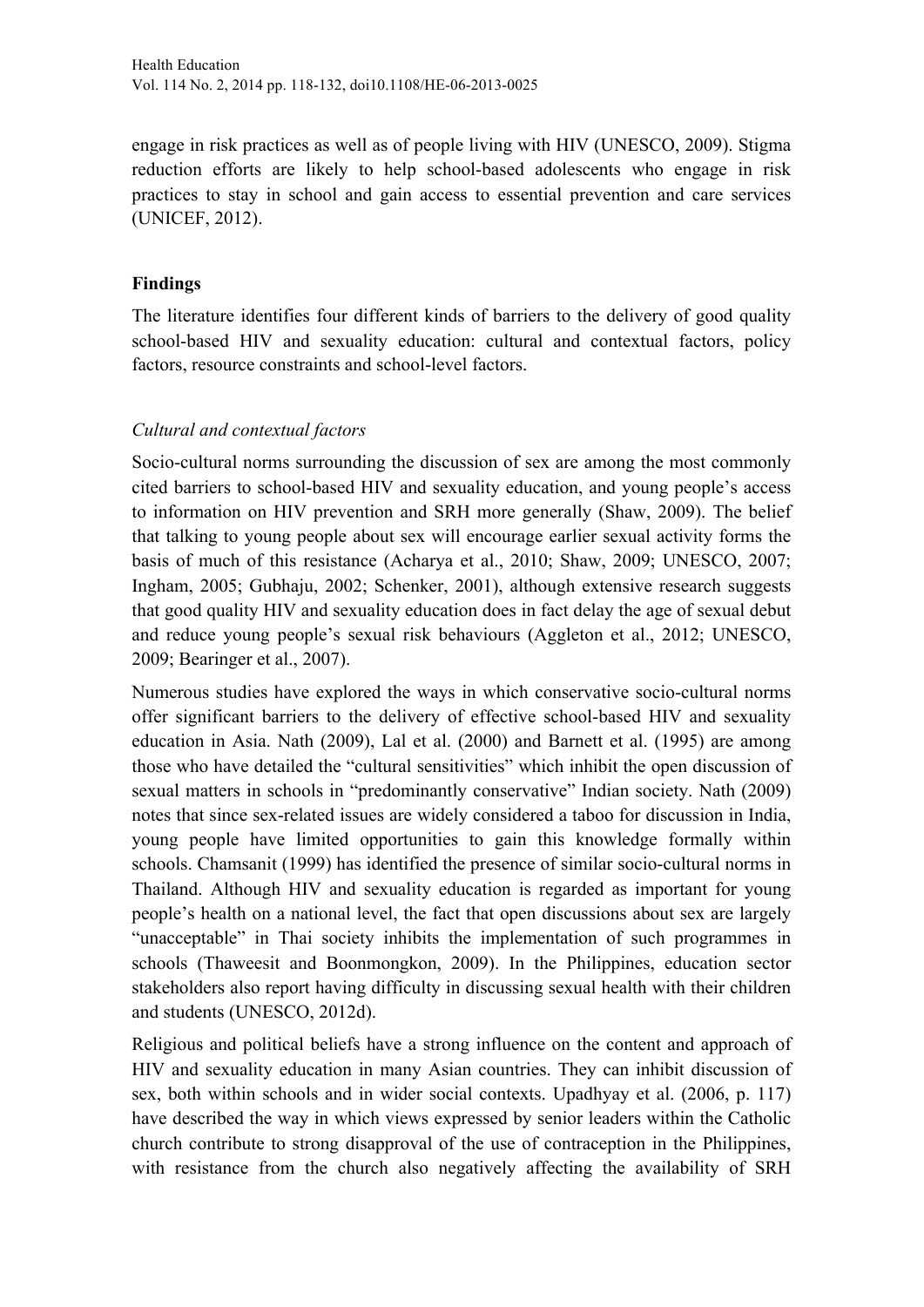information and services for young people (see also Smith et al., 2003). In Malaysia, issues relating to sexuality and youth are often contentious, and linked to notions of public morality. For the majority of Malaysians, barriers to implementing HIV prevention education appear to stem more from cultural and religious values than from limited resources or capacity (UNESCO, 2012c). In Brunei Darussalam, religious education and nurturing "praiseworthy moral conduct" in citizens are believed to be central to HIV prevention and sexuality education, which constrains potential curriculum content (UNESCO, 2012b).

Beyond specifically religious beliefs, stigma and social ostracism can form barriers to the discussion of HIV in particular. Nath (2009), Kodandapani and Alpert (2007), Piot and Seck (2001), Wolffers (1997) and Lyttleton (1994) have all discussed perceptions of HIV as a "disease of shame" due to its associations with sex, which further inhibit attempts to open up discussion about HIV in schools. The stigmatisation of sex workers, people who inject drugs and men who have sex with men also militates against mention of such groups in schools, even though sex work, drug injection and sex between men are important drivers of HIV regionally (UNICEF, 2007).

Socio-cultural norms inhibiting the discussion of sex are strongly gendered in most Asian countries (Yankah and Aggleton, 2008; Ricardo et al., 2006). Young women and men's vulnerability to HIV and other SRH risks is increased by social norms which associate femininity with ignorance and passivity when it comes to sex, and masculinity with risk-taking behaviours and promiscuous sexual activity (Shaw, 2009, p. 134). The notion that "good" women should not know about sex means that young women in countries such as India can be reluctant to participate in school-based HIV and sexuality education, or to seek SRH information elsewhere (Weiss et al., 2000). Adults may also be unwilling to provide this information to young women within a school context, and the fear that talking about sex leads to sexual activity is notably gendered in contexts where young women's pre-marital activity is prohibited to a greater degree than young men's (Weiss et al., 2000; Chakraborty, 2010; Jaya and Hindin, 2009; Abraham, 2002). Conservative norms dictating that women should be modest, chaste and should refrain from expressing (or gaining) knowledge about sex before marriage contribute to similar limitations on HIV and sexuality education in the Philippines (Gipson et al., 2012) and Thailand (Thianthai, 2004).

#### *Absence of supportive enabling environment*

A supportive context for HIV and sexuality education is important for effective implementation, but what constitutes an enabling environment may vary from context to context, depending on local laws, policies and implementing arrangements. The presence of a policy shows that a government has a position on HIV and sexuality education; what the policy actually mandates in terms of action at the school level and in the classroom is obviously of great significance. Policies need to be disseminated to all implementing bodies and stakeholders and formal mechanisms established to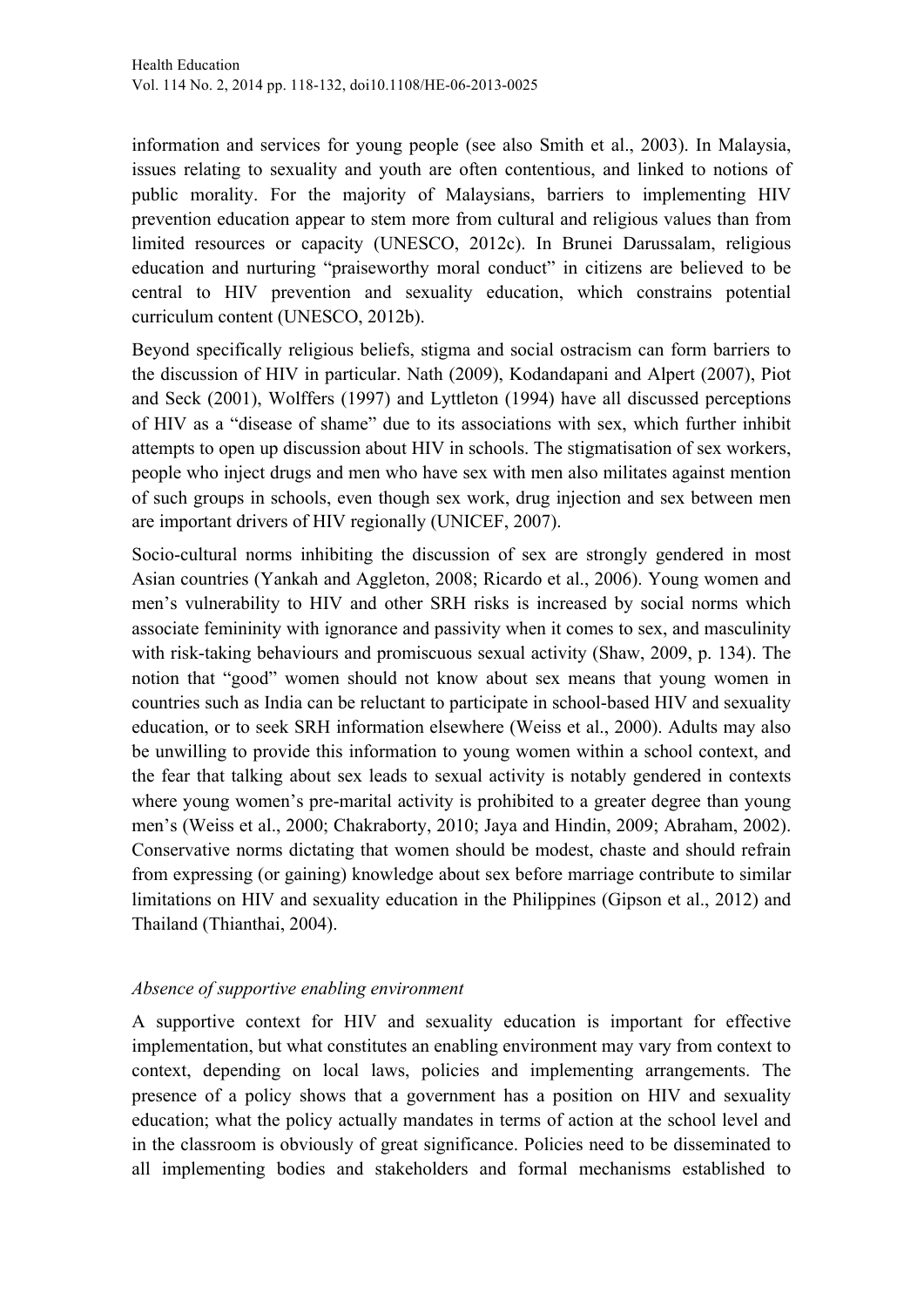oversee implementation. Also of great importance is a detailed strategy to implement policy throughout the school system, backed up by adequate financial resources.

UNESCO (2012a) has undertaken a mapping of laws, policies and strategies for sexuality education in the Asia-Pacific region. Unsurprisingly, this found considerable variation between countries. At the time of the study, 20 countries had national HIV laws or policies, of which 13 explicitly mentioned the role of education. However, only six countries offered a detailed description of sexuality education in their policy frameworks: Cambodia, China, Indonesia, Nepal, Papua New Guinea and Vietnam. These countries had specific education sector policies on HIV or health.

In general, education policies and laws were less likely to include content on sexuality education than for population, reproductive health or HIV. This signals a continuing lack of ownership by the education sector, and appears to support the idea that assuming HIV is a "health sector issue" has hampered the education response to the epidemic in many countries, with ministries of education being slow to formulate appropriate policies (Schenker, 2001, p. 423).

Lack of detailed sectoral policy on HIV and sexuality education is mirrored by a lack of strategy for implementation. UNESCO (2012a) found that only nine out of 27 countries in the Asia-Pacific region had specific education sector strategies to address HIV and SRH. As with policy, the content of these varies in detail and specificity. Very few Ministries of Education have developed detailed, costed medium-term strategies (i.e. for three to five years) for HIV and sexuality education. Cambodia was the first country in the region to do this (Plan International, 2010), and stands out for its integration of HIV and sexuality in its education planning documents, along with Papua New Guinea (UNESCO, 2012a). However, on the ground implementation in both countries is highly variable.

The formal curriculum is arguably the most important vehicle for school-based HIV and sexuality education, although co- and extra-curricular activities have an important and complementary role to play. Across the countries of Asia, policy and strategy generally concern the development and implementation of formal curricula. In a recent review, UNESCO (2012a) found that important progress has been made in including sexuality education in the formal curriculum, mainly at secondary school level. There are notable differences across countries within the region in terms of approach, content and sequence. Life skills education emerges as a common thread, but there is considerable variation in the way this is implemented at country and classroom level. The integration of HIV and sexuality into the existing curriculum is a common strategy, particularly in subject areas such as biology, health, physical education and personal development. Integration may also take place across several different subjects such as mathematics and geography, especially when life skills are being integrated or "mainstreamed" across the curriculum (e.g. in the Maldives and Vietnam). Some countries include HIV and sexuality education in non-compulsory subjects, which means that coverage may be inconsistent and sporadic. Overall, it is far from clear that countries in the region are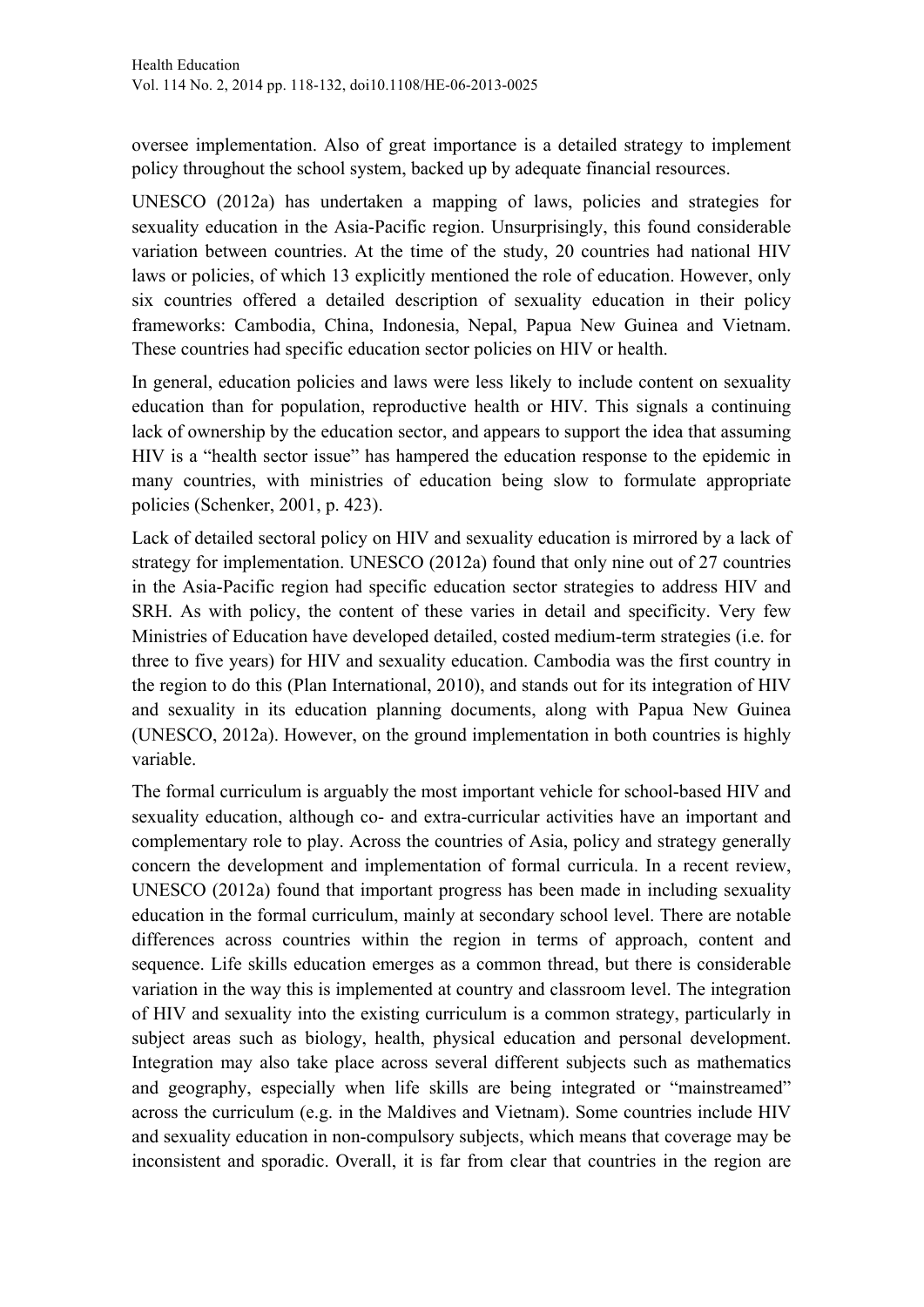developing curricula in line with characteristics of effective programmes that have been identified through research (Kirby et al., 2006).

As Obare et al. (2011, p. 152) have noted, national policies must be implemented within the context of "local realities", which include the political and socio-cultural norms discussed above. Under the impact of advocacy and support by external agencies and development partners, policies concerning school-based HIV and sexuality education may therefore be comprehensive and supportive at a national level, but may have a limited impact in schools themselves when confronted with norms prohibiting frank and open discussion of sex. Additionally, poorly formulated policies can lead to a lack of clarity concerning stakeholder responsibilities for the implementation of school-based HIV education (Schenker, 2001).

As indicated, an absence of political will (largely due to cultural or religious assumptions surrounding HIV and sexuality) also forms a key barrier to HIV and sexuality education, and active political opposition to the implementation of policies relating to HIV and sexuality education has been a significant barrier in countries such as India. In 2007, following the Government of India's attempt to introduce a comprehensive HIV and sexuality education curriculum for secondary schools, a conservative backlash against "indecent" and "explicit" materials led to 12 Indian states banning school-based sex education completely (Chakraborty, 2010). Although HIV and sexuality education curricula are now re-emerging in various forms across India (Katyal et al., 2012), the complete absence of national policies and guidelines for schools constitutes a significant barrier to the implementation of good quality and consistent forms of HIV and sexuality education.

#### *Resource constraints*

Schools are viewed as key locations in which large numbers of young people can potentially be provided with HIV and sexuality education in "ways that are replicable and sustainable in resource-poor settings" (UNESCO, 2007, p. 7). However, Kirby et al. (2006) are among those who have argued that within resource-poor settings, the implementation of school-based programmes are likely to be constrained precisely by the lack of access to necessary financial, material and technical resources. Education systems in a number of Asian countries face financial and other constraints, which affect the provision of primary and secondary education in general. This lack of financial and human resources within the education system can have serious implications for HIV and sexuality education in terms of both coverage and quality of implementation.

For example, limited budgets can mean that the development of curricular materials and teacher education on HIV and sexuality-related issues are not prioritised (Birdthistle and Vince-Whitman, 1997; UNESCO, 2007, 2009). In terms of human resources, lack of qualified and experienced staff to develop curricula and to adequately train teachers may further impede the delivery of good quality work in schools (Smith et al., 2003).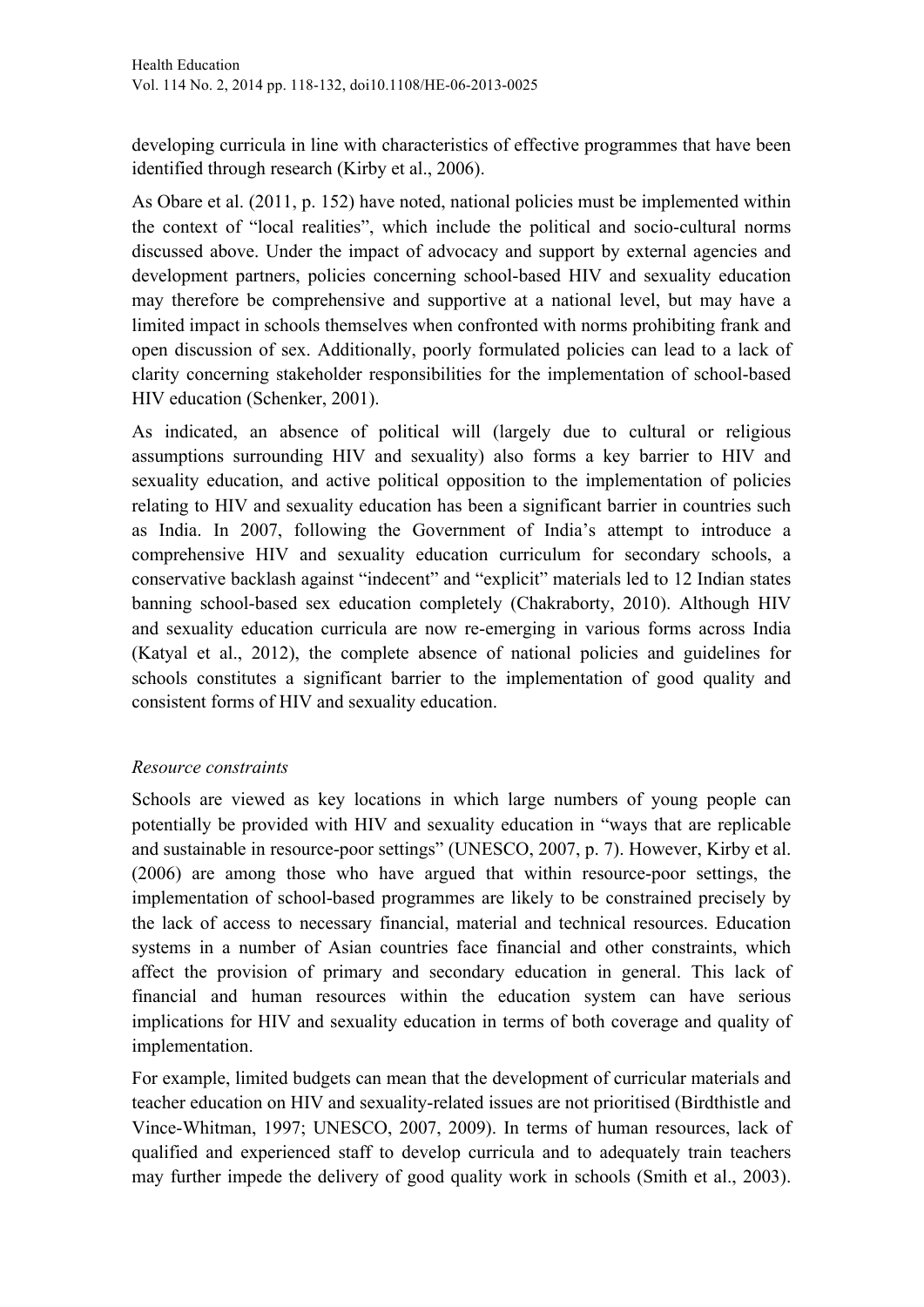Combined with the socio-cultural barriers discussed above, resource constraints can therefore severely impact the implementation of HIV and sexuality education. The lack of a costed education sector strategy to implement HIV and sexuality education is likely to be a significant constraining factor concerning the mobilisation of resources, both domestic and international, in many Asian countries.

Resource constraints beyond the education system may also present a barrier to effective HIV and sexuality education; lack of provisions such as condoms or other forms of contraception can limit young people's ability put into action what they have learned (Yankah and Aggleton, 2008). Similarly, even where SRH services are accessible, financial constraints may mean that young people are unable to afford condoms and other forms of contraception, and so are still unable to act upon advice provided in the HIV and sexuality education they receive (Gubhaju, 2002).

# *School-level factors*

Effective HIV and sexuality education in school requires attention to sound learning activities and teaching methods involving multiple activities in which students can participate. Teachers need to be well-selected, trained, supervised and supported (Kirby et al., 2006). In practice, this is generally not happening.

Bott and Jejeebhoy (2003) and Nath (2009) have noted that HIV and sexuality education usually takes place within Science and Biology curricula in Asian countries. Following research in 11 countries including Thailand and the Philippines, Smith et al. (2003) found that HIV was dealt with in the greatest detail at secondary level, and topics frequently covered included transmission modes of HIV, STIs, sexual abstinence and fidelity, contraception within marriage, human reproduction and anatomy, and psychological and physiological changes during puberty. In many cases, this focus on biological and scientific aspects of HIV and SRH means that broader social concerns, such as the interpersonal dimensions of HIV prevention, the experiences of people living with HIV, and HIV- and AIDS-related discrimination, are largely unexplored (Smith et al., 2003).

Epstein and Johnson (1998, p. 190) have argued that HIV and sexuality education couched exclusively or largely in terms of biological reproduction "cannot fail to be heterosexist in nature", and the topics noted by Smith et al. (2003) also fail to address interpersonal sexual relations including first sexual experiences, and how to maintain an active and safe sexual life. Issues such as contraception are often presented in contexts that are disconnected from young people's lives, and framed by reference to marriage and family planning which may not be the immediate goals of all young people (Smith et al., 2003; Schenker, 2001). Moreover, HIV and sexuality curricula are very seldom informed by young people's own priorities and interests (Allen, 2005). They tend to have been developed by adults, who may be out of touch with (or even antagonistic towards) the needs and interests of diverse groups of young people.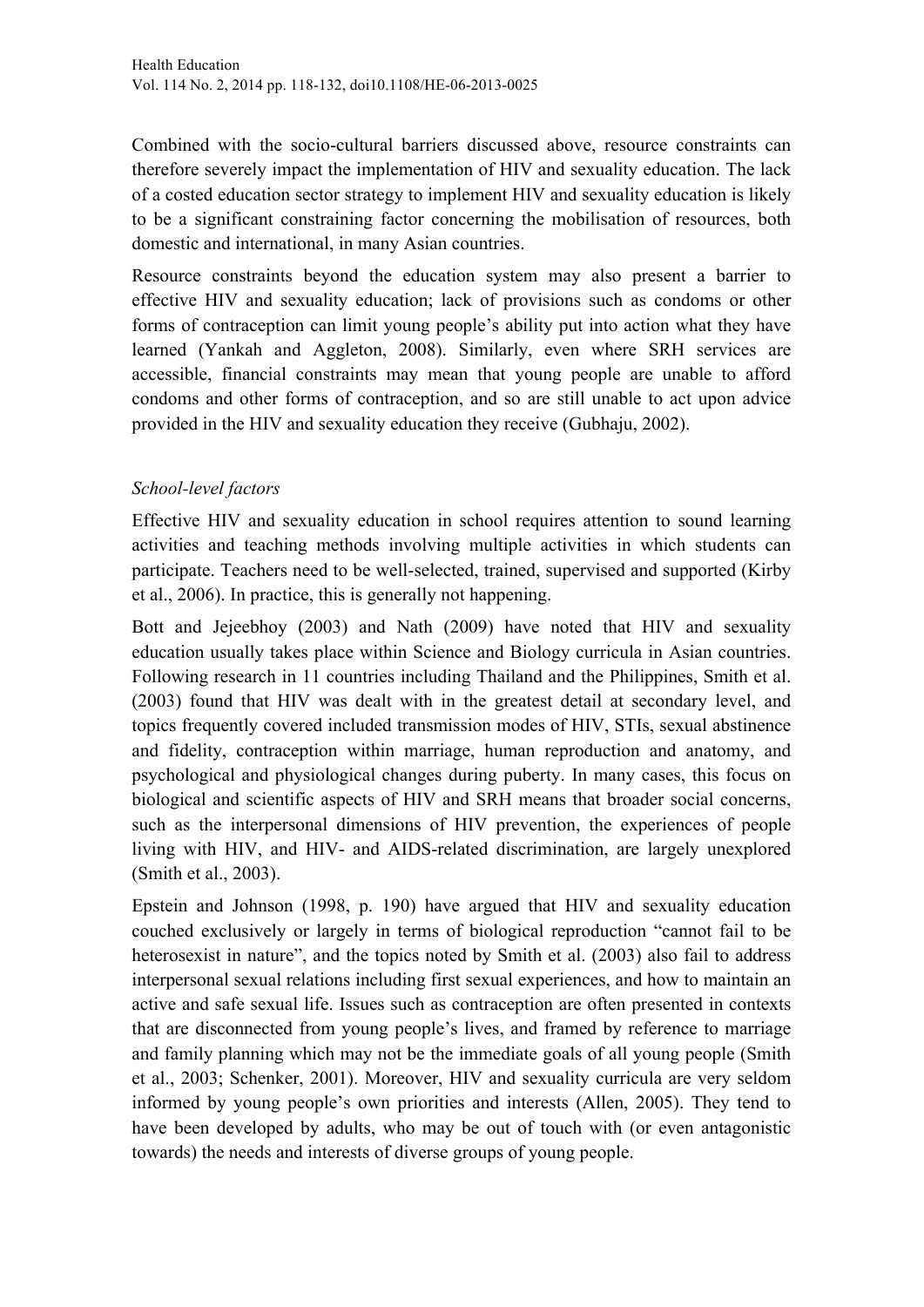Ingham (2005), Allen (2005) and Cornwall et al. (2008) are among those who have critiqued the lack of attention in HIV and sexuality education to the more positive aspects of sex, including questions of pleasure, reciprocity and rights. The problemfocused, "medico-moral" approach adopted by most school-based HIV and sexuality education curricula has been critiqued for presenting sex-related issues as problems, and in an almost exclusively negative light. While "risk reduction" approaches are viewed as more effective than "abstinence-only" approaches (UNESCO, 2007, p. 15; Jones, 2011), both approaches fail to address the wider social implications of HIV and SRH, and so act as a barrier to providing young people with comprehensive HIV and sexuality education (Smith et al., 2003; UNESCO, 2007).

The teacher is central to the success of education about HIV and sexuality in schools. Teachers can act as barriers to implementation in the classroom if they are not motivated, well-trained and supported (Clarke, 2008). With respect to pedagogy, teaching HIV and sexuality education can be a "tough job" (Schenker, 2001, p. 425). For example, HIV and sexuality education often has to compete in a crowded curriculum for teachers' attention (UNESCO, 2007, p. 22). Teachers may feel under pressure from parental and community attitudes towards HIV and sexuality education, and while parents can view schools as responsible for HIV and sexuality education, they may want teachers to present information in way that promotes particular (often conservative) messages (Nath, 2009; Lal et al., 2000; Chamsanit, 1999).

In order to teach the subject, teachers need a good understanding of the scientific and social dimensions of SRH, including HIV prevention, and should ideally consider the ways in which their own beliefs, attitudes, (mis)conceptions and experiences affect their teaching (Schenker, 2001; Smith et al., 2003). However, lack of specific training which, for example, sensitises teachers on the importance of HIV and sexuality education and provides them with skills to teach the subject to students, constitutes a significant barrier to effective implementation in many Asian countries (Schenker, 2001; Smith et al., 2003; Ross et al., 2006; UNESCO, 2007, 2009).

UNESCO (2012a) notes that available documentation on HIV and sexuality education in Asia and the Pacific gives only limited attention to teacher training. This is an area where more research is needed. Considerable challenges are observed in providing teacher training on the scale that is required for effective national implementation (i.e. 100 per cent coverage). Other teacher training issues that have been identified include:

- the scope, quality and focus of existing teacher training on HIV and sexuality education;
- lack of availability of resources for pre-service training including time and materials (e.g. Timor Leste – UNESCO, 2012e); and
- guidelines for HIV and sexuality education which may be of very limited use to the teacher (e.g. Indonesia – UNESCO, 2010).

Lack of initial training crucially means that teachers' embarrassment and anxieties remain unaddressed, which can in turn may mean that the subject is not taught at all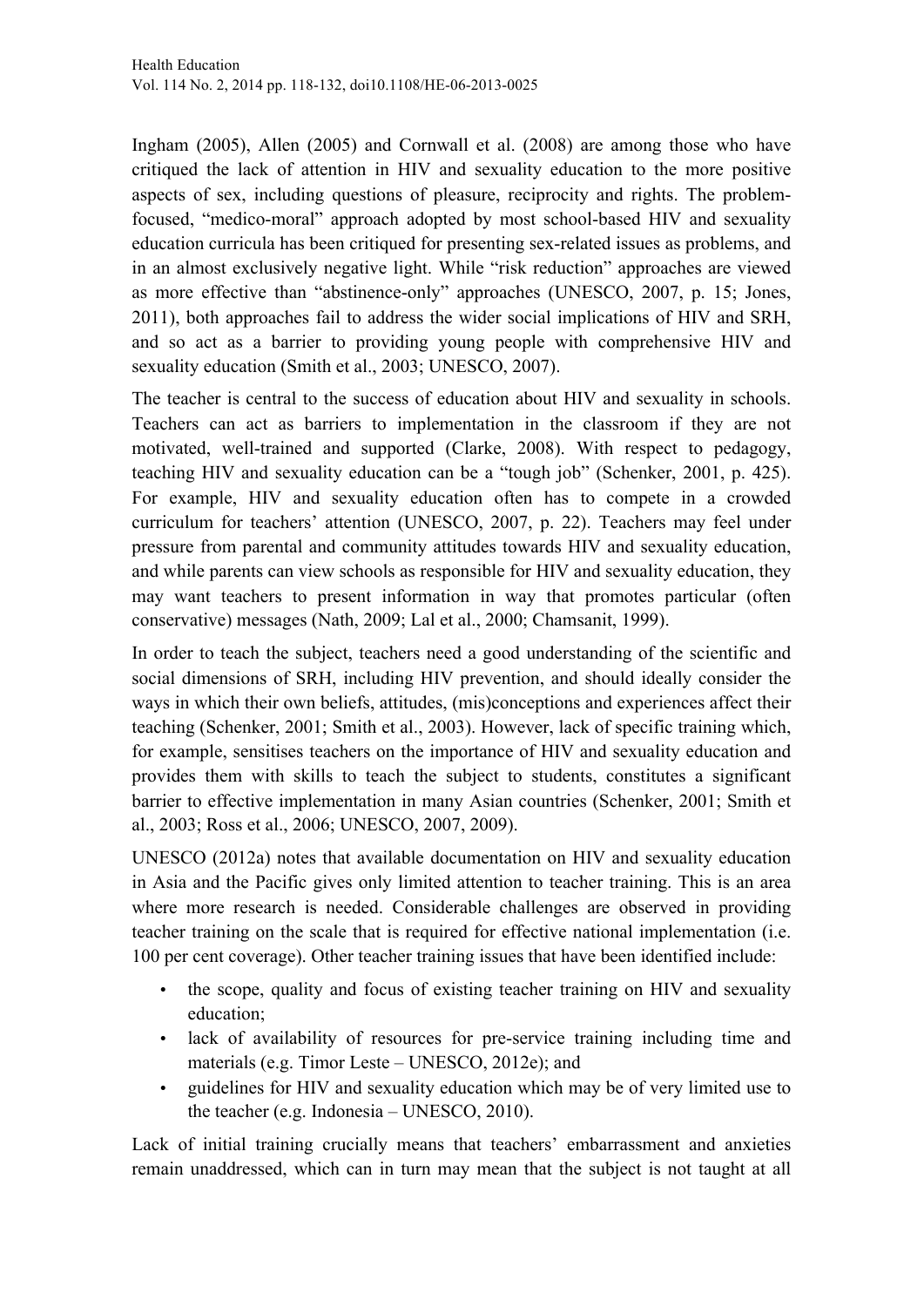(Ross et al., 2006; UNESCO, 2007; Barnett et al., 1995). In Sri Lanka, teachers were reported as being uncomfortable in carrying out the work, and in Papua New Guinea as many as 30 per cent of teachers have been reported as skipping parts of the curriculum that contain sexually explicit or sensitive content (UNESCO, 2012a). Even where teacher training does exist, it often fails adequately to address socio-cultural norms that promote double standards and gender inequality, and which discriminate against sexual minorities including lesbian, gay and trans people.

A cascade model has been adopted for in-service training in both the Philippines and Thailand, as a means of maximising the number of trainers with limited human and financial resources (Smith et al., 2003) and reaching a large number of teachers in a short time (Schwille et al., 2007). However, this model of teacher training has been much-criticised for its limited success in changing teachers' practices and behaviour through an initial one-off "workshop" format, and the subsequent dependence on a small group of teachers to both understand and pass on new information to their colleagues (Schwille et al., 2007). Unsurprisingly, this approach frequently fails to address teachers' anxieties relating to HIV and sexuality education, or the material constraints within which teaching and learning take place. As indicated earlier, despite several decades' advance in Thailand, teaching about sex is still widely perceived as "indecent" by teachers, who are therefore "almost uniformly uncomfortable with discussions of sexuality" in schools (Smith et al., 2003, p. 17). Similarly, in-service training on HIV and sexuality education in the Philippines has not addressed anxieties and lack of understanding among many teachers (Smith et al., 2003, p. 17).

When HIV and sexuality education is implemented in schools, curricula are commonly taught using authoritarian and formally didactic teaching methods (Smith et al., 2003; UNESCO, 2007; Ross et al., 2006). These methods may be used to limit the discussion of "embarrassing" topics, and are also consistent with teaching methods adopted elsewhere on the school curriculum. This focus on simply providing information means that students are neither able to explore different values and attitudes, nor to gain practical skills which are relevant to their lived experiences (Ferguson et al., 2006). The combination of narrow curricula and didactic approaches to teaching are therefore further barriers to implementation.

A key issue affecting the implementation of HIV and sexuality education in schools is that of assessment. To date, there has been limited monitoring of the learning outcomes associated with these forms of education (UNESCO, 2012a). Indeed, little is known about the most appropriate assessment methods and how evidence from these might best be aggregated at a national level. Lack of focus on assessment when sex, sexuality and HIV are addressed within the school curriculum means that the status of knowledge about HIV and sexuality remains low status, compared with other more formally assessed subjects.

One final school-level factor that needs to be considered concerns sexual relationships between students and teachers. While well-documented across a variety of African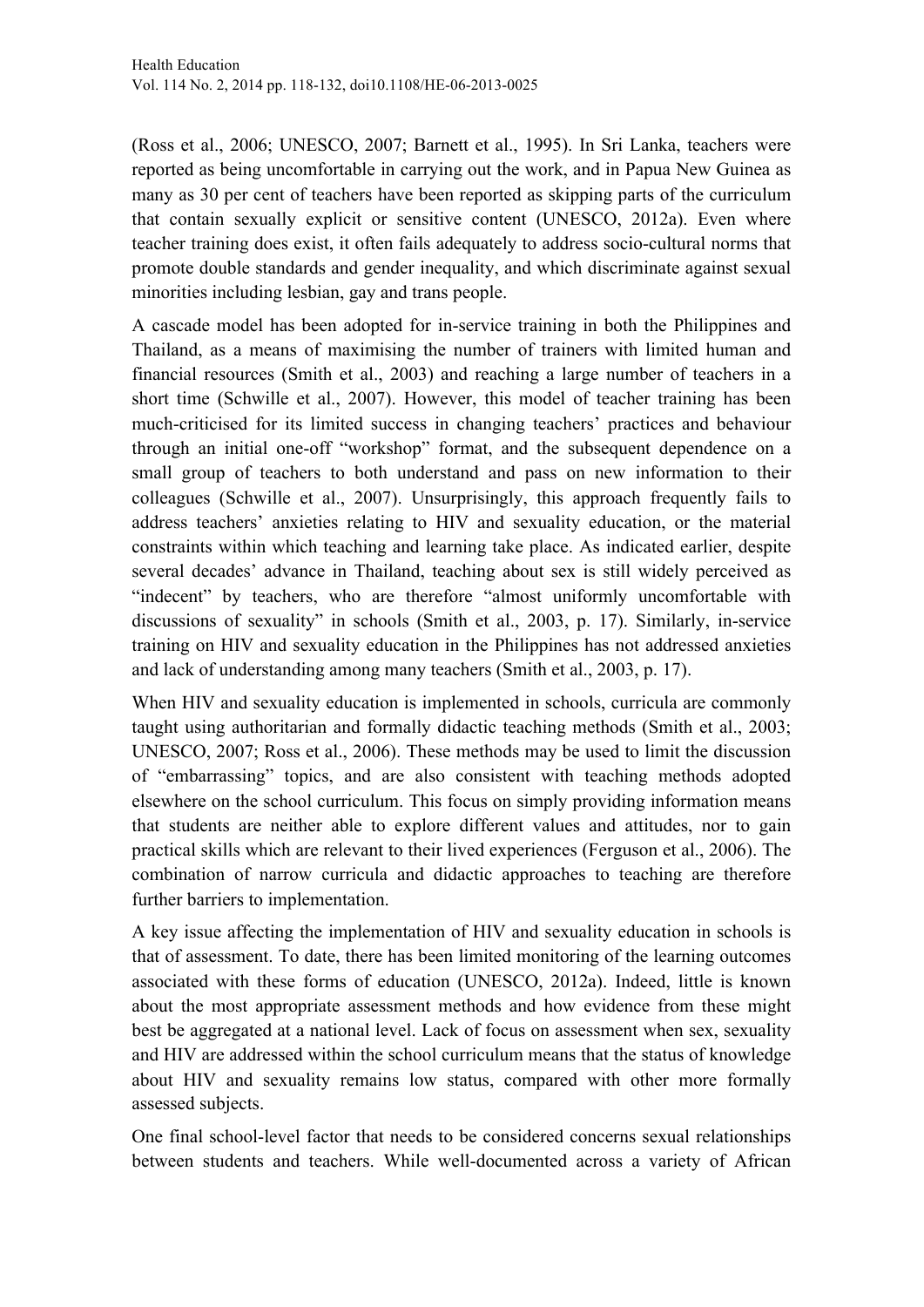contexts (e.g. Leach et al., 2003; Dunne et al., 2006), rather less is known about such practices in schools in Asia. Leach and Sitaram (2007) suggest that, due to the strict policing of girls' behaviour after puberty in India, sexual relationships between girls and male teachers may be "extremely rare" (Leach and Sitaram, 2007, p. 270). However, Patel and Andrew's (2001) study with secondary school students in Goa, India found incidents of teachers sexually abusing students, while Choo et al. (2011) similarly report physical, emotional and sexual abuse by both male and female teachers in Malaysian secondary schools. The current lack of information means that it is unclear how widespread such practices are across the region. However, where these exploitative relationships do occur, young people are exposed to SRH risks. Additionally, the existence of such practices clearly undermines teachers' authority when delivering messages concerning responsible sexual practices within an HIV and sexuality education curriculum.

## **Conclusions**

The four barriers to implementing HIV and sexuality education identified in this paper are strongly inter-related. Each needs to be addressed by national and local authorities, as well as by individual schools, if 100 per cent coverage of good quality HIV and sexuality education is to be implemented and sustained.

Limitations in resources may be to blame for the failure to scale up regionally, as there is evidence that individual programmes have been designed and initiated in almost all countries in the region. Resource shortcomings also impact on quality and are responsible for some of the school-level challenges. The scaling up of school-based HIV and sexuality education needs to be planned, costed and funded. This can be a costeffective intervention with widespread societal benefits (UNESCO, 2011). Lack of resourcing indicates a lack of ownership of HIV education and political commitment towards young people's ability to transition to an AIDS-free society.

HIV and sexuality education programmes must of course be designed in the context of local values and beliefs. This has been identified as characteristic of effective curriculum-based HIV and sex education work. In developing contextually relevant approaches, there is value in national and local conversations about HIV and sexuality education to provide space for the voices of young people to articulate their perspectives. A consensus process could be initiated to determine what key stakeholders agree on with regard to approach and content.

Non-governmental organisations (NGOs) play a key role in the provision of HIV and sexuality education in many Asian countries (including India and Malaysia – Gabler, 2012; Hassan and Weiss, 2004). Although it is not within the scope of the current paper to explore their contribution in detail, NGOs working in this field can provide examples of best practice in HIV and sexuality education, particularly in terms of curriculum content and the use of creative strategies to overcome cultural barriers (Chowkhani, 2013; Gabler, 2012).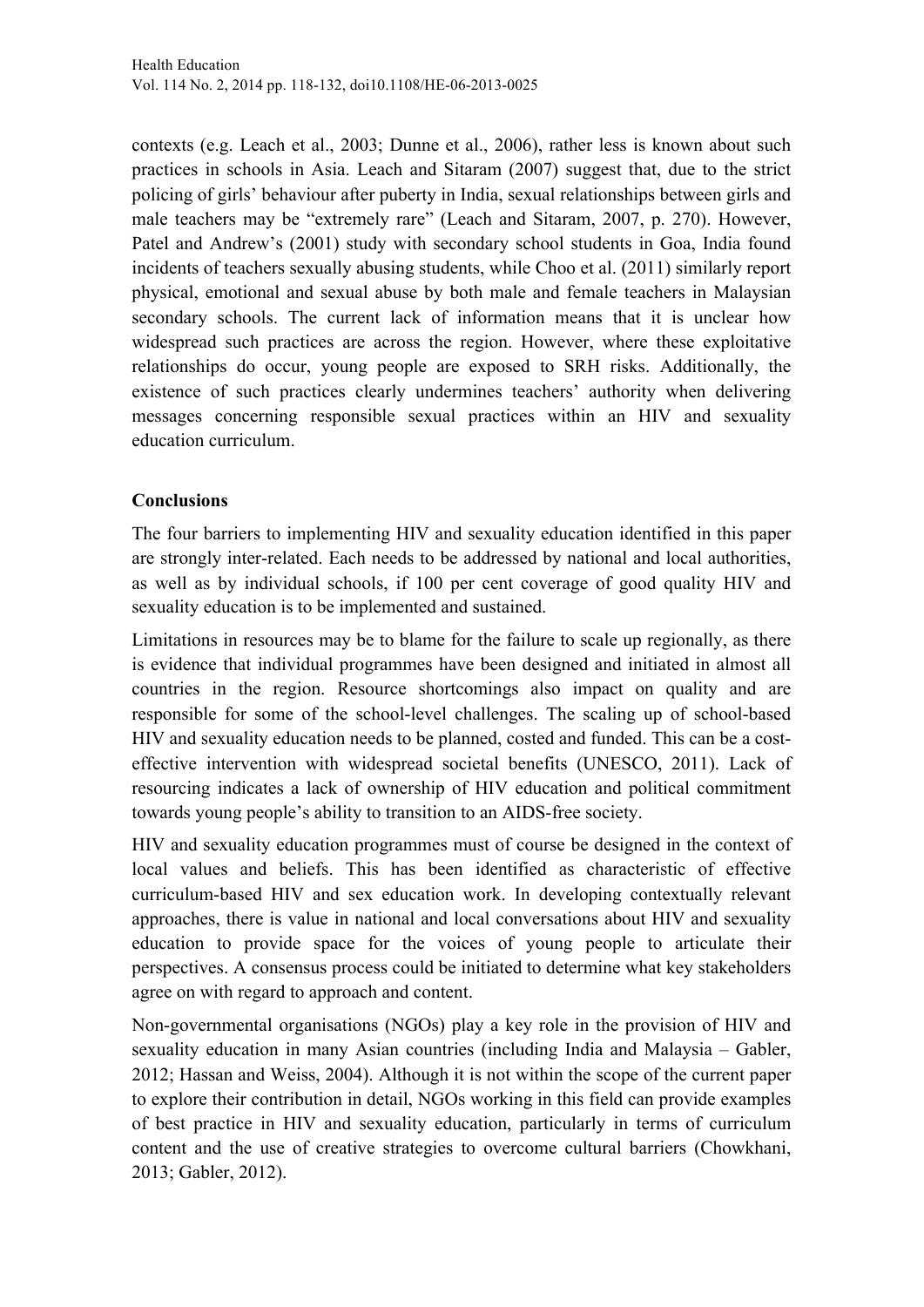A key characteristic of effective HIVand sexuality education programmes is that they are implemented as designed (Kirby et al. , 2006). Fidelity in implementation can only be achieved in the presence of a strongly enabling environment, and such an environment is not yet in place in most countries in the region. More support is needed by Ministries of Education to ensure that they have detailed policies and costed strategies for implementing education about HIV and sexuality at a systemic level. These need to be disseminated throughout the educational system and accessible to all stakeholders.

School-level factors largely accrue from resource constraints: human, material and financial. However, the importance of teacher involvement cannot be overstressed. Teachers need to be treated as partners in HIV and sexuality education, and ways need to be found to enable them to deliver the curriculum effectively. This may mean new forms of initial and continuing education and support. It may also require a move beyond the generic forms of life-skills education that sometimes allow teachers to avoid teaching about sex, sexuality, drugs and relationships (Yankah and Aggleton, 2008), in favour of more explicit but contextually relevant approaches. Not all teachers may be up to this work, but the presence of credible curriculum champions within schools can help achieve positive goals (UNESCO, 2005).

Each of the cultural and contextual factors, policy factors, resource constraints and school-level factors outlined in this paper needs to be taken into consideration and addressed at national, local and individual levels in order to improve the provision of HIV and sexuality education across countries in Asia. While this is no small task, ongoing support by national and local education authorities, closer partnerships between Ministries of Education and Health, and the desire to engage honestly with rapid changes in society are all central to ensuring the development and implementation of good quality HIV and sexuality education.

#### **Notes**

- 1. Comprehensive sexuality education (CSE) has been described as "a lifelong process of acquiring information and forming attitudes, beliefs and values about identity, relationships and intimacy" (SIECUS, 2004). The use of the term "comprehensive" indicates that this approach encompasses the full range of information skills and values to enable young people to exercise their sexual and reproductive rights and to make decisions about their health and sexuality (IPPF, 2012). Thus, CSE addresses both abstinence and age-appropriate, medically accurate information about contraception. It also aims to be developmentally appropriate, introducing information on relationships, decision making, assertiveness, and skill building to resist social/peer pressure, depending on age/grade level (Advocates for Youth, 2013).
- 2. The 2001 Declaration of Commitment on HIV and AIDS resulted in the preparation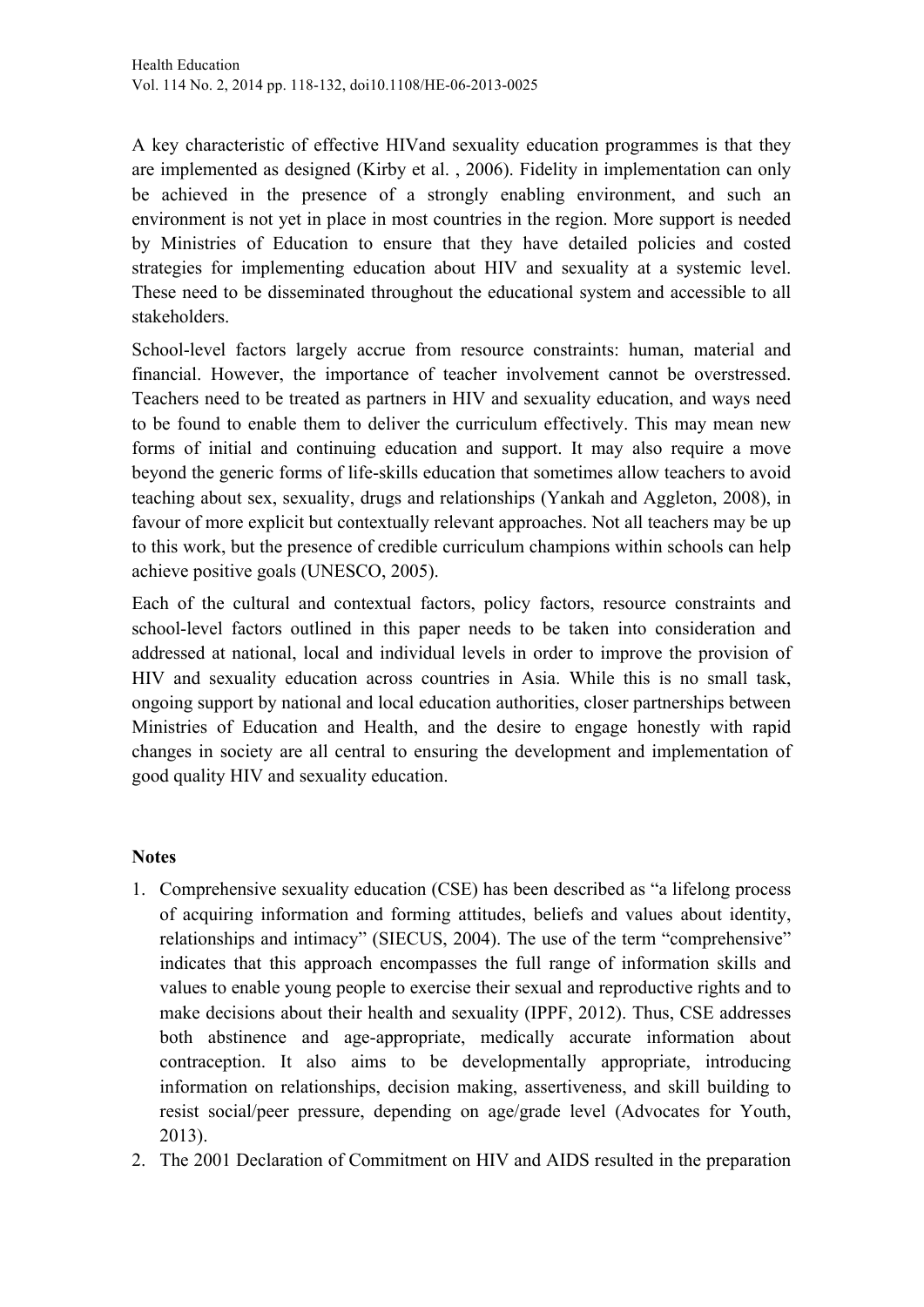of core indicators to track the progress of countries. These included a specific indicator to assess progress towards the implementation of life skills-based HIV education in all schools: Indicator  $11$  – the percentage of schools that provided life skills-based HIV education in the last academic year. Unfortunately, this indicator was removed from the set of core indicators for reporting on the follow-up 2011 UN Political Declaration on HIV/AIDS (UNAIDS, 2013) and consequently, international data on the education response to HIV will be much harder to obtain.

- 3. UNGASS Indicator 13 measures knowledge about HIV based on responses to a set of five questions relating to HIV transmission and risk reduction (see Clarke and Aggleton, 2012, p. 12).
- 4. According to UNAIDS, 4.9 million people were living with HIV in South, South-East and East Asia in 2011 (UNAIDS, 2012b). Of this number, 500,000 people were 15-24 year olds (Cheetham et al., 2012). In total, 95 per cent of all new HIV infections in young people are from those in key affected populations – young people who buy and sell sex, young men who have sex with men, young transgender persons and adolescent drug users (UNAIDS, 2012c).

# **References**

Abraham, L. (2002), "Bhai-behen, true love, time-pass: friendships and sexual partnerships among youth in an Indian metropolis", *Culture, Health and Sexuality: An International Journal for Research, Intervention and Care*, Vol. 4 No. 3, pp. 337-353.

Acharya, D.R., Bhattarai, R., Poobalan, A., van Teilingen, E.R. and Chapman, G. (2010), "Factors associated with teenage pregnancy in South Asia: a systematic review", *Health Science Journal*, Vol. 4 No. 1, pp. 3-14.

Advocates for Youth (2013), "Sex education", available at: www.advocatesforyouth.org/sexeducation-home (accessed 14 October 2013).

Aggleton, P., Clarke, D., Crewe, M., Kippax, S., Parker, R. and Yankah, E. (2012), "Educating about HIV: prevention, impact mitigation and care", *AIDS*, Vol. 26 No. 10, pp. 1215-1222.

Allen, L. (2005), *Sexual Subjects Young People, Sexuality and Education*, Palgrave Macmillan, Houndmills, Basingstoke.

Barnett, E., de Koning, K. and Francis, V. (1995), *Policies, Practice and Potential: Case Studies from Pakistan, India, Uganda, Ghana*. *Health & HIV/AIDS Education in Primary and Secondary Schools in Africa and Asia*, Education Resource Group, Liverpool School of Tropical Medicine, Liverpool.

Bearinger, L.H., Sieving, R.E., Ferguson, J. and Sharma, V. (2007), "Global perspectives on the sexual and reproductive health of adolescents: patterns, prevention, and potential", *The Lancet*, Vol. 369 No. 1220, pp. 1220-1231.

Birdthistle, I. and Vince-Whitman, C. (1997), *Reproductive Health Programmes for*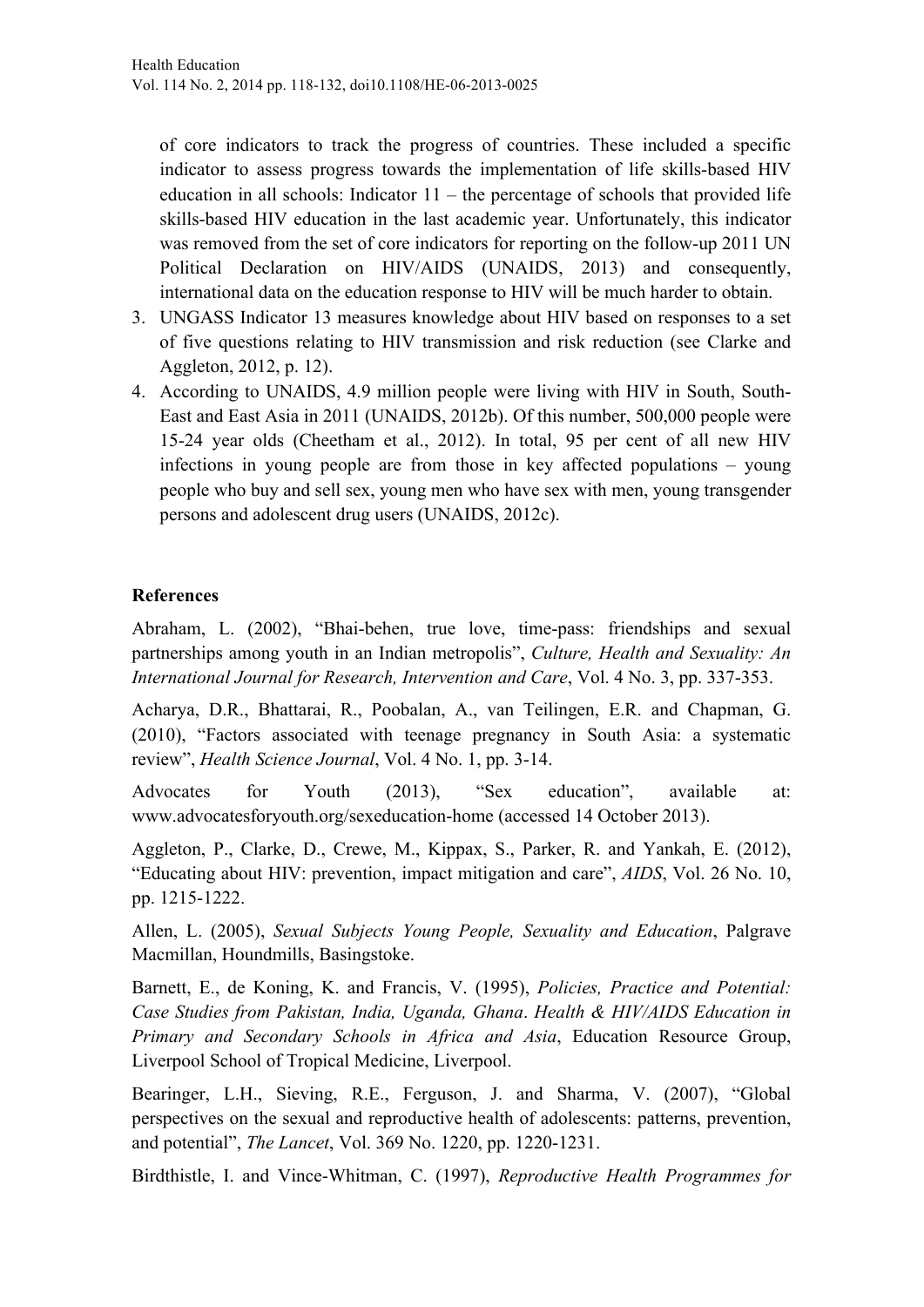*Young Adults: School-based Programmes*, FOCUS on Young Adults, Washington, DC.

Bott, S. and Jejeebhoy, S. (2003), "Adolescent sexual and reproductive health in South Asia: an overview of findings from the 2000 Mumbai conference", in Bott, S., Jejeebhoy, S., Shah, I. and Puri, C. (Eds), *Towards Adulthood: Exploring the Sexual and Reproductive Health of Adolescents in South Asia*, World Health Organisation, Geneva, pp. 3-28.

Chakraborty, K. (2010), "Unmarried Muslim youth and sex education in the bustees of Kolkata", *South Asian History and Culture*, Vol. 1 No. 2, pp. 268-281.

Chamsanit, V. (1999), "Country study of Thailand", in ARROW (Ed.), *Taking up the Cairo Challenge: Country Studies in Asia-Pacific*, ARROW, Kuala Lumpur, pp. 47-78.

Cheetham, N., Bridges, E. and Kalina, L. (2012), *Youth and the Global HIV Pandemic: Reaching Key Affected Populations and Empowering a Generation*, Advocates for Youth, Washington, DC.

Choo, W.-Y., Dunne, M.P., Marret, M.J., Fleming, A.-L. and Wong, Y.-L. (2011), "Victimization of adolescents in Malaysia", *Journal of Adolescent Health*, Vol. 49 No. 6, pp. 627-634.

Chowkhani, K. (2013), "Sexuality education: why we need it", Teacher Plus, 5 February, available at: www.teacherplus.org/cover-story/sexuality-education-why-weneed-it (accessed 30 July 2013).

Clarke, D. (2008), *Heroes and Villains: Teachers in the Education Response to HIV*, UNESCO Institute for Education Planning, Paris.

Clarke, D. and Aggleton, P. (2012), "Life skills-based HIV education and education for all", paper submitted for the 2012 Education for All Global Monitoring Report, UNESCO, Paris, available at: http://unesdoc.unesco.org/images/0021/002178/217866e.pdf (accessed 29 November 2013).

Commission on AIDS in Asia (2008), *Redefining AIDS in Asia: Crafting an Effective Response*, Oxford University Press, Oxford.

Cornwall, A., Correa, S. and Jolly, S. (Eds) (2008), *Development with a Body: Sexuality, Human Rights and Development*, Zed Books, London.

Dunne, M., Humphreys, S. and Leach, F. (2006), "Gender violence in schools in the developing world", *Gender and Education*, Vol. 18 No. 1, pp. 75-98.

Epstein, D. and Johnson, R. (1998), *Schooling Sexualities*, Open University Press, Buckingham.

Ferguson, J., Dick, B. and Ross, D. (2006), "Conclusions and recommendations", in Ross, D.A., Dick, B. and Ferguson, J. (Eds), *Preventing HIV/AIDS in Young People: A Systematic Review of Evidence from Developing Countries*, WHO Technical Report Series No. 938, WHO, Geneva, pp. 103-150.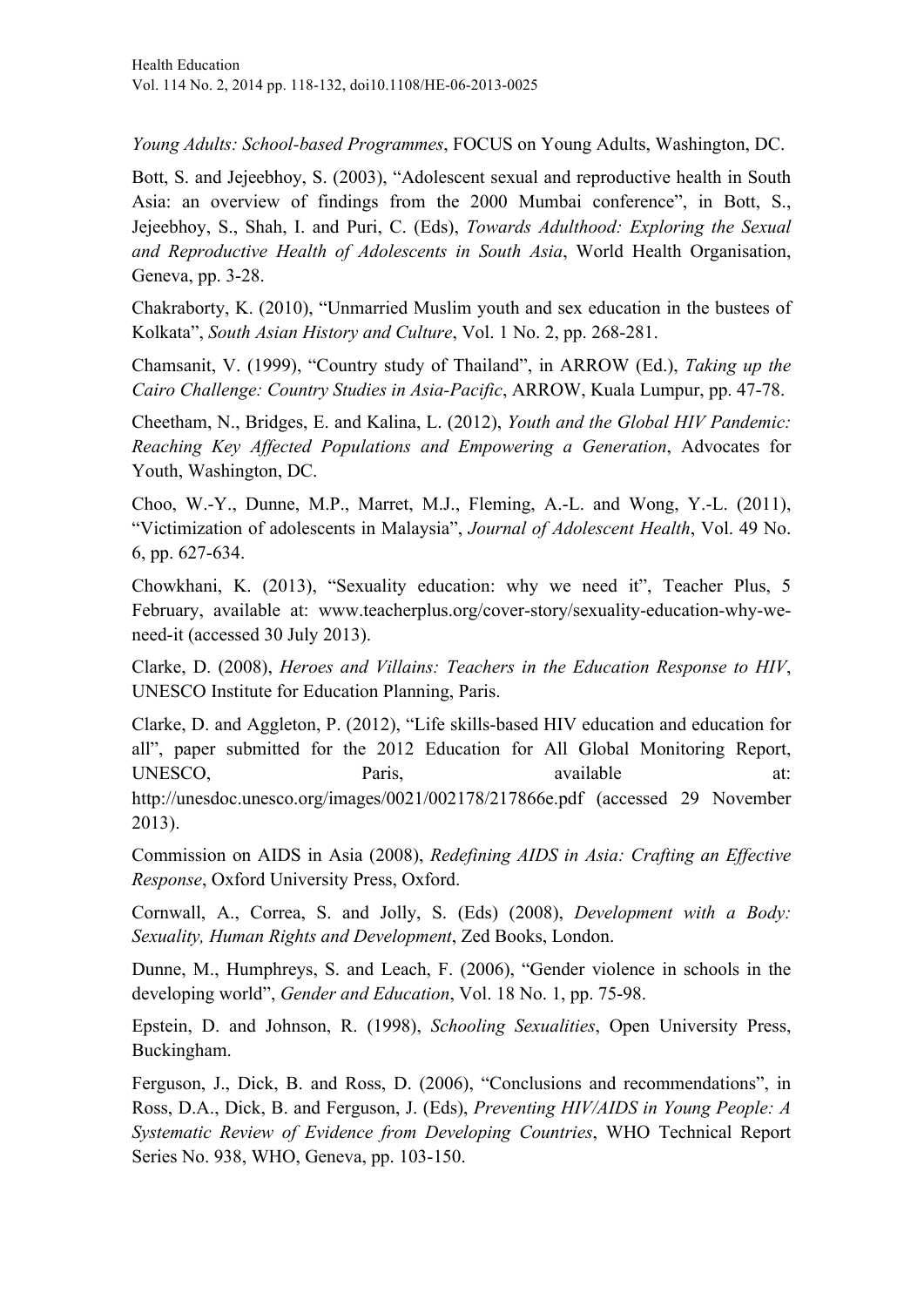Gabler, M. (2012), "Searching for sexual revolutions in India: non-governmental organisation-designed sex education as a means towards gender equality and sexual empowerment in New Delhi, India", *Sex Education: Sexuality, Society and Learning*, Vol. 12 No. 3, pp. 283-297.

Gipson, J.D., Gultiano, S.A., Avila, J.L. and Hindin, M.J. (2012), "Old ideals and new realities: the changing context of young people's partnerships in Cebu, Philippines", *Culture, Health & Sexuality: An International Journal for Research, Intervention and Care*, Vol. 14 No. 6, pp. 613-627.

Gubhaju, B.B. (2002), "Adolescent reproductive health in Asia", paper presented at the IUSSP Regional Population Conference, South-East Asia's Population in a Changing Asian Context, Bangkok, 10-13 June.

Hassan, S. and Weiss, M. (Eds) (2004), *Social Movements in Malaysia: from Moral Communities to NGOs*, RoutledgeCurzon, London.

Ingham, R. (2005), "'We didn't cover that at school': education against pleasure or education for pleasure?", *Sex Education: Sexuality, Society and Learning*, Vol. 5 No. 4, pp. 375-388.

International Planned Parenthood Federation (IPPF) (2012), *From Evidence to Action: Advocating for Comprehensive Sexuality Education*, IPPF, London.

Jaya, H. and Hindin, M.J. (2009), "Premarital romantic partnerships: attitudes and sexual experience of youth in Delhi, India", *International Perspectives on Sexual and Reproductive Health*, Vol. 35 No. 2, pp. 97-104.

Jones, T.M. (2011), "Saving rhetorical children: sexuality education discourses from conservative to post-modern", *Sex Education*, Vol. 11 No. 4, pp. 369-387.

Katyal, A., Gupta, A., Das, A., Malik, C., Lakkimsetti, D., Mehrotra, J., Das Gupta, J., Manjrekar, N., Chakravarty, P., Suman, R., Chakravarty, R., Adhlakha, R. and Reddy, V. (2012), "Sexuality education for young people", Appendix 15, *Eklavya Annual Report 2007-2008*, Eklavya, Bhopal.

Kirby, D. and Laris, B.A. (2009), "Effective curriculum-based sex and STD/HIV education programs for adolescents", *Child Development Perspectives*, Vol. 3 No. 1, pp. 21-26.

Kirby, D., Obasi, A. and Laris, B.A. (2006), "The effectiveness of sex education and HIV education interventions in schools in developing countries", in Ross, D.A., Dick, B. and Ferguson, J. (Eds), *Preventing HIV/AIDS in Young People: A Systematic Review of Evidence from Developing Countries*, WHO Technical Report Series No. 938, WHO, Geneva, pp. 103-150.

Kodandapani, K. and Alpert, P.T. (2007), "AIDS in India: when denial kills", *Home Health Care Management and Practice*, Vol. 20 No. 21, pp. 21-26.

Lal, S.S., Vasan, R.S., Sankara Sarma, P. and Thankappan, K.R. (2000), "Knowledge and attitude of college students in Kerala towards HIV/AIDS, sexually transmitted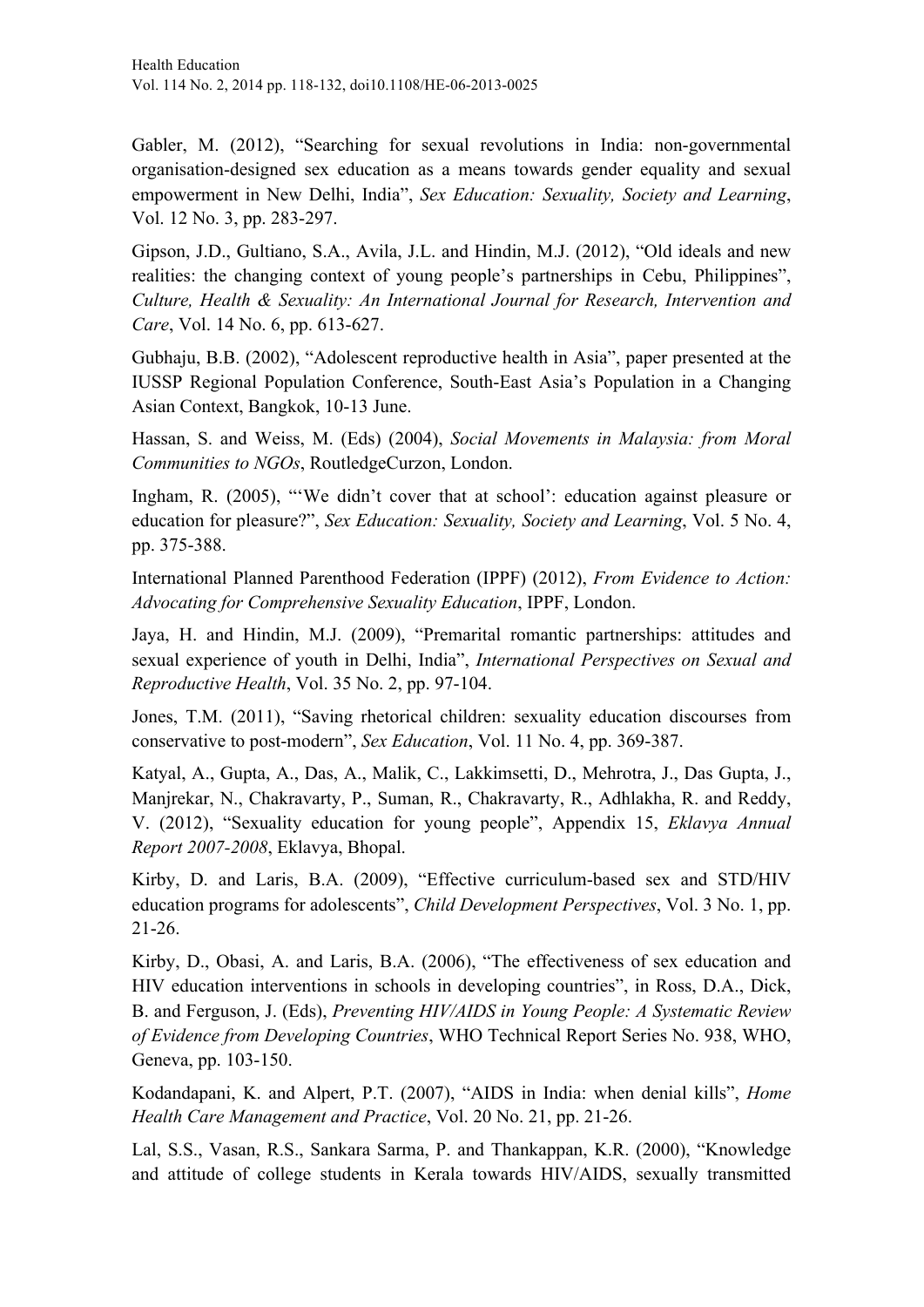diseases and

sexuality", *The National Medical Journal of India*, Vol. 13 No. 5, pp. 231-236.

Leach, F. and Sitaram, S. (2007), "Sexual harassment and abuse of adolescent schoolgirls in South India", Education, *Citizenship and Social Justice*, Vol. 2 No. 3, pp. 257-277.

Leach, F., Fiscian, V., Kadzamira, E., Lemani, E. and Machakanja, P. (2003), *An Investigative Study into the Abuse of Girls in African Schools*, Education Research No. 56, DFID, London.

Lyttleton, C. (1994), "Knowledge and meaning: the AIDS education campaign in rural northeast Thailand", *Social Science and Medicine*, Vol. 38 No. 1, pp. 135-146.

Nath, A. (2009), "HIV & Indian youth – a review of the literature (1980-2008)", *Journal of Social Aspects of HIV/AIDS*, Vol. 6 No. 1, pp. 2-8.

Obare, F., Birungi, H. and Kavuma, L. (2011), "Barriers to sexual and reproductive health programming for adolescents living with HIV in Uganda", *Population Research Policy Review*, Vol. 30 No. 1, pp. 151-163.

Patel, V. and Andrews, G. (2001), "Gender, sexual abuse and risk behaviours in adolescents: a cross-sectional survey in schools in Goa", *The National Medical Journal of India*, Vol. 14, No. 5 pp. 263-267.

Piot, P. and Seck, A.M.C. (2001), "International response to the HIV/AIDS epidemic: planning for success", *Bulletin of the World Health Organisation*, Vol. 79 No. 12, pp. 1106-1112.

Plan International (2010), *Sexuality Education in Asia. Are We Delivering? An Assessment from a Rights-based Perspective*, Plan Asia Regional Office, Bangkok.

Ricardo, C., Barker, G. and Pulerwitz, V.R. (2006), "Gender, sexual behaviour and vulnerability among young people", in Ingham, R. and Aggleton, P. (Eds), *Promoting Young People's Sexual Health: International Perspectives*, Routledge, Oxford, pp. 61- 78.

Ross, D.A., Dick, B. and Ferguson, J. (Eds) (2006), *Preventing HIV/AIDS in Young People: A Systematic Review of Evidence from Developing Countries*, WHO Technical Report Series No. 938, WHO, Geneva.

Schenker, I. (2001), "New challenges for school AIDS education within an evolving pandemic", *Prospects*, Vol. 31 No. 3, pp. 415-434.

Schwille, J., Dembe´le´,M. and Schubert, J. (2007), *Global Perspectives on Teacher Learning: Improving Policy and Practice*, UNESCO International Institute for Educational Planning, Paris.

Shaw, D. (2009), "Access to sexual and reproductive health for young people: bridging the gap between rights and reality", *International Journal of Gynecology and Obstetrics*, Vol. 106 No. 2, pp. 132-136.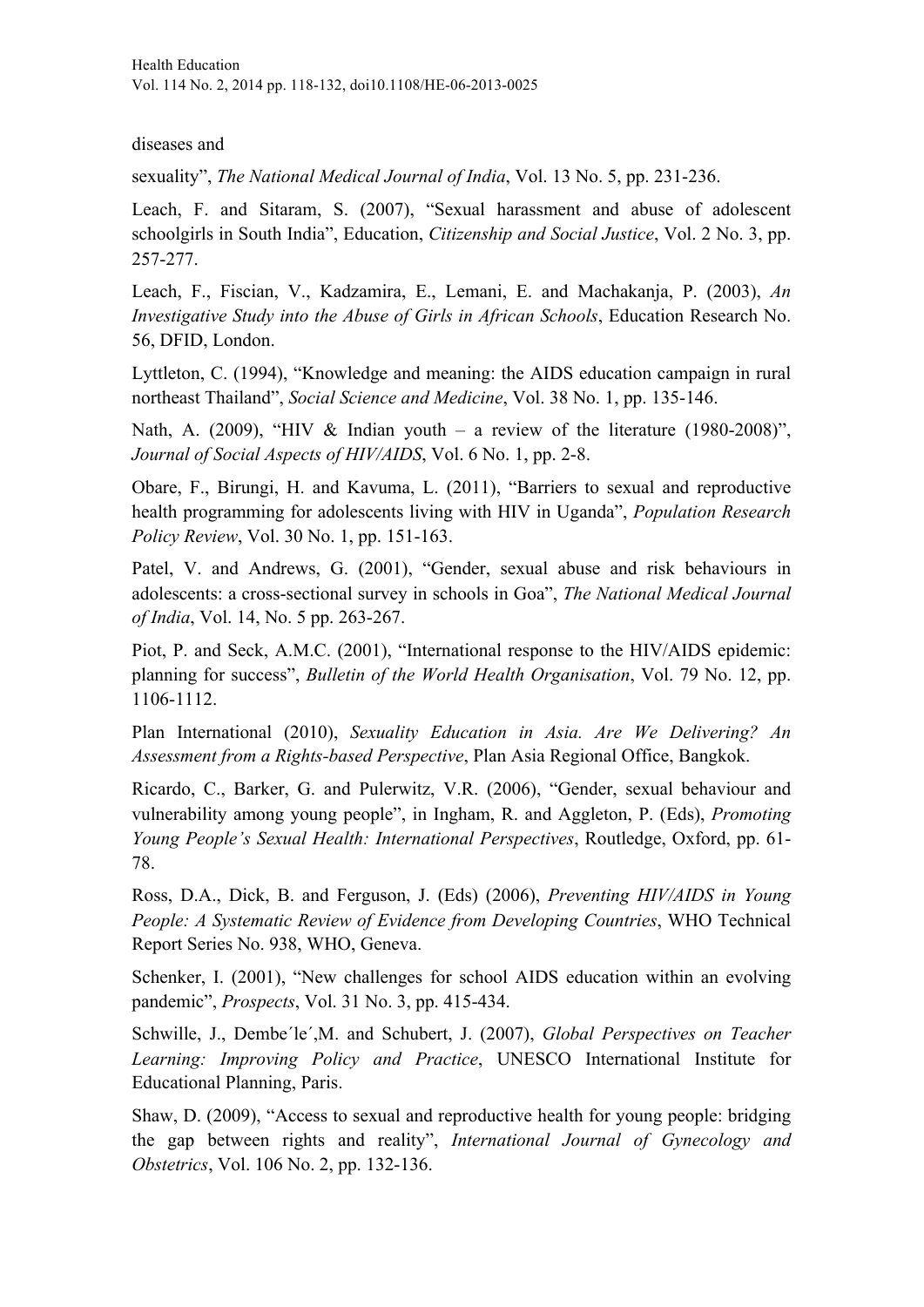SIECUS (2004), *Guidelines for Comprehensive Sexuality Education*, SIECUS, Washington, DC.

Smith, G., Kippax, S., Aggleton, P. and Tyrer, P. (2003), "HIV/AIDS school-based education in selected Asia-Pacific Countries", *Sex Education: Sexuality, Society and Learning*, Vol. 3 No. 1, pp. 3-21.

Thaweesit, S. and Boonmongkon, P. (2009), *Sexuality Education and Sexual Harassment: Two Critical Issues on Sexual Reproductive Rights in Thailand*, The Asian-Pacific Resource and Research Centre for Women (ARROW), Kuala Lumpur.

Thianthai, C. (2004), "Gender and class differences in young people's sexuality and HIV/AIDS risk-taking behaviours in Thailand", *Culture, Health and Sexuality: An International Journal for Research, Intervention and Care*, Vol. 6 No. 3, pp. 189-203.

UNAIDS (1999), *Sexual Behavioural Change for HIV: Where Have Theories Taken Us?*, UNAIDS, Geneva.

UNAIDS (2011), *HIV in Asia and the Pacific: Getting to Zero*, UNAIDS, Geneva.

UNAIDS (2012a), Global Report: UNAIDS Report on the Global AIDS Epidemic, UNAIDS, Geneva.

UNAIDS (2012b), *Asia and the Pacific: Regional Fact Sheet 2012*, UNAIDS, Geneva.

UNAIDS (2012c), "'Hear our voice', say young people from key affected populations in Asia-Pacific", available at: www.unaids.org/en/resources/presscentre/featurestories/2012/

february/20120207youngpleopleap/ (accessed 14 October 2013).

UNAIDS, UNICEF and WHO (2013), *Global AIDS Response Progress Reporting 2013. Construction of Core Indicators for Monitoring the 2011 UN Political Declaration on HIV/AIDS*, UNAIDS, Geneva.

UNESCO (2005), "The untapped potential of school directors to strengthen schoolbased responses to HIV/AIDS", HIV/AIDS & Education Discussion Paper No. 3, UNESCO, Bangkok.

UNESCO (2007), "Review of sex, relationships and HIVeducation in schools", prepared for the first meeting of UNESCO's Global Advisory Group Meeting, UNESCO, Paris, 13-14 December.

UNESCO (2008), *UNESCO's Response to the Commission on AIDS in Asia – How Should Education Systems React to Refocus Prevention on Adolescents Most at Risk for HIV?*, UNESCO, Bangkok.

UNESCO (2009), *International Technical Guidance on Sexuality Education – An Evidence-informed Approach for Schools, Teachers and Health Educators, (Volume I: The Rationale for Sexuality Education)*, UNESCO, Paris.

UNESCO (2010), *Levers of Success: Case Studies of National Sexuality Education Programmes*, UNESCO, Paris.